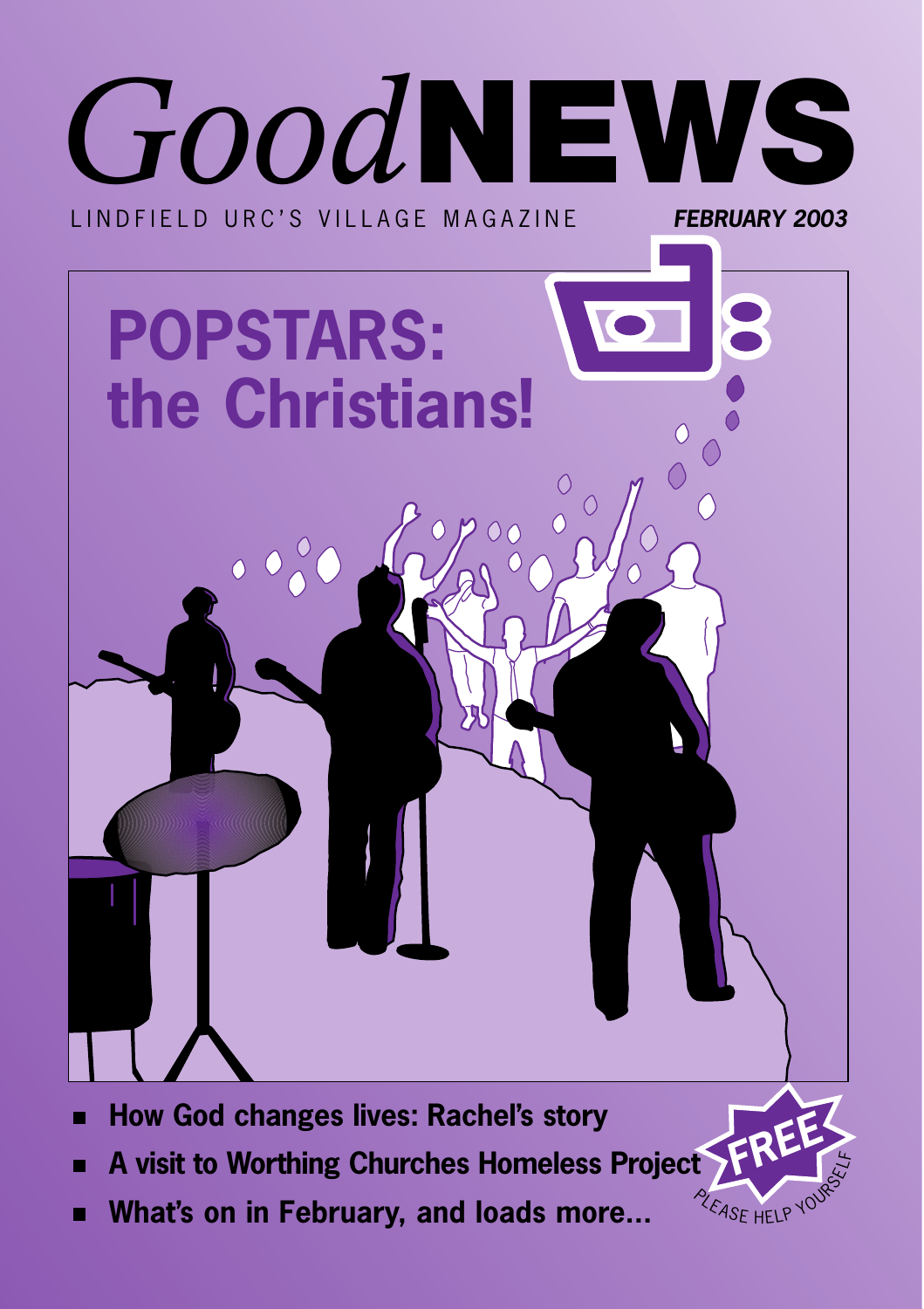## For the rough and the smooth

**Are you excited about being a Christian? This question was asked in a sermon on the first Sunday of the New Year.** 

What an excellent time to be reminded that Jesus Christ, whom we follow and serve, can thrill and stimulate us, and yet give us a peace far deeper than we can understand. If you are a Christian, ask yourself the question:

*"Am I excited about it, and if so, am I sharing that excitement with others?"*

You see, it does make a difference to our lives when we follow Christ. We believe that there is something more than just the here and now. God's Son Jesus died on the cross at Calvary in our place, taking all our wrong doings (thoughts, words and deeds) onto himself, in order that we might know the forgiveness of His Father. God grants us grace and compassion on a daily basis when we acknowledge Him as the one and only true God, and ask His forgiveness when we do or say things that are unworthy of Him. Then, and only then, can our feelings of guilt melt away, and God's peace and joy can fill our minds and hearts. As Christians, we believe that in the end God will have the victory over all that is evil and unjust in this world. We

need not be unduly concerned about the constant threats of terrorism, the fear of accident, illness or even death, because if we know Jesus as our living Saviour, He is our constant companion through His Holy Spirit. He is always with us and will enable us to cope whatever may happen to us. What is more, when we die we believe our souls will live on in eternity with God for ever. (The alternative doesn't bear thinking about.)

However, as Christians we are not promised an easy life, shielded from the horrors and worries of the world around us. Bad things happen to us as they do to others. There are so many questions that we cannot give answers to in this life. I guess that is where our faith comes in! As one of the modern Christian songs says "Our God is a great big God and He holds us in His hands". Believe that, and you'll find it is enough to get you excited!

"Now to Him who is able to do immeasurably more than all we ask or imagine, according to his power that is at work within us, to Him be glory in the Church and in Christ Jesus throughout all generations, for ever and ever, Amen." (Ephesians 3 v 20,21)

With my love, *Fiona Tingley, elder*

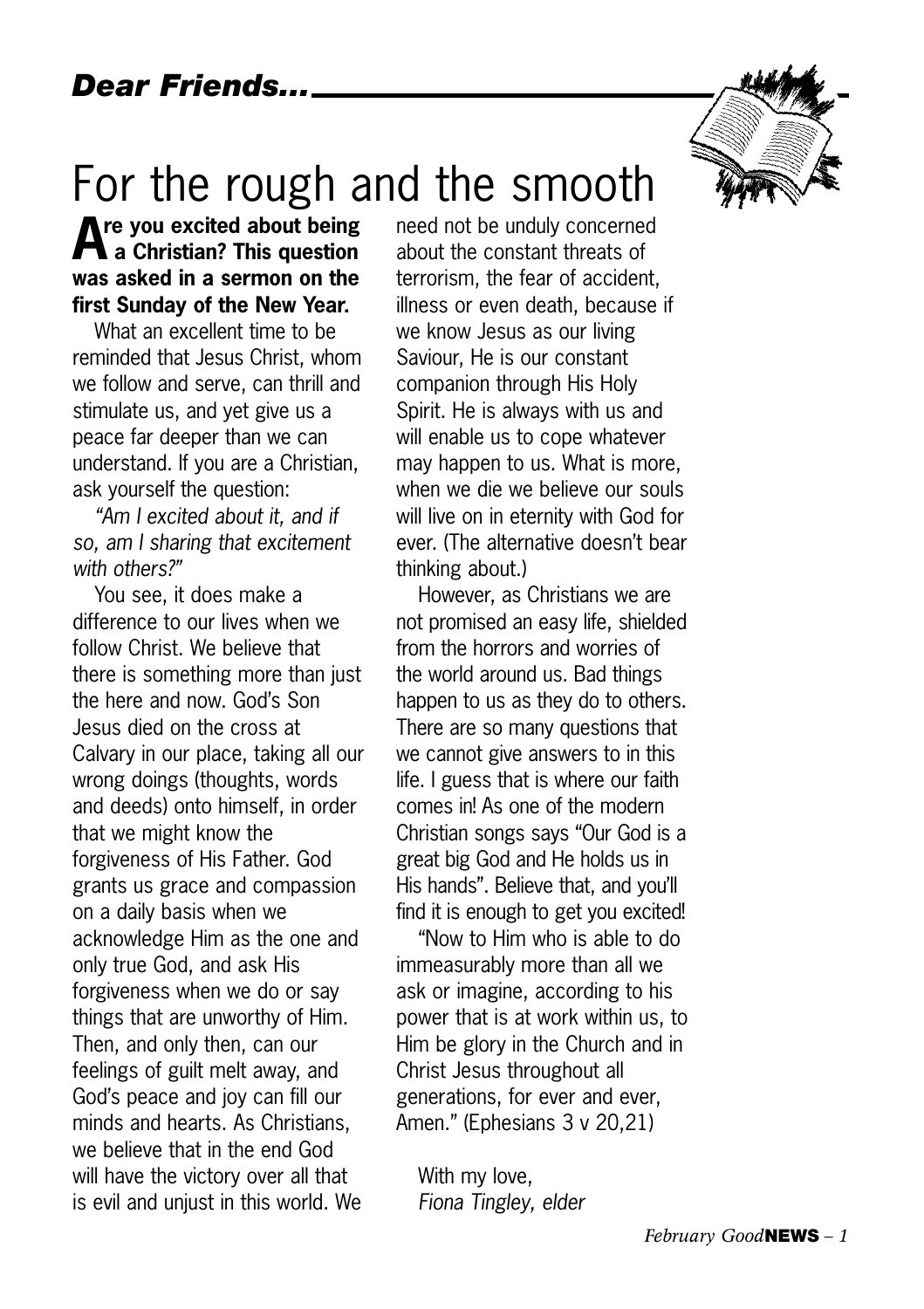## *Good***NEWS**

*This magazine is produced by: Lindfield United Reformed Church, 50 High Street, Lindfield, West Sussex RH16 2HL. © Lindfield URC 2003*

**Editor:** David Tingley <david@visualeclipse.co.uk> Tel: 01444 451024 **Editorial Oversight:** Hilary Shepherd **Additional Photography:** Chris Saunders

**Copydate** for the March 2003 edition is 12noon, Sunday 9th February 2003. All contributions should be given to the editor by this time via Email or paper copy can be placed in the "GoodNEWS" pigeon hole at the rear of the church. Please ensure that you include contact details in case of query.

## **Directory**



**Minister:** Rev Colin Bones [from mid 2003]

**Secretary:** Mr Ron Goodenough "Downside" Stone Quarry Road, Chelwood Gate RH17 7LS Tel: 01825 740351; Fax: 01825 740157 Email: ron@rgoodenough.freeserve.co.uk

**Assistant Secretary:** Mrs Sue Waller 58 Queens Road, Haywards Heath RH16 1EE Tel: 01444 455047 Email: susanwaller@lineone.net

**Treasurer:** Mr Barry Piper 22 Quarry Hill, Haywards Heath RH16 1NQ Tel: 01444 456823 Email: barrypiper@aol.com

**Accountant:** Mr Ken Walden Tel: 01444 458707 Email: prisken@btinternet.com

**Pastoral Assistant:** Rev Mike Gardiner 48 Finches Gardens, Lindfield RH16 2PB Tel: 01444 482559 Email: mike.g@virgin.net

*A list of serving Elders can be found in Who's Who?*



### *Editorial*



**The snow has now fallen, the New Year isn't so new anymore and people are beginning to look forward to the summer holidays!** 

Well, we at GoodNEWS are taking a more optimistic view too – with our new colour cover and photo pages inside – I hope this adds to your enjoyment of the magazine, and you are able to match some names to photos of those featured in each issue.

Our feature this month looks at the band Delirious? – and how they take their faith on tour with them (**page 4**).

We also feature a tremendously honest and detailed personal testimony from Rachel Levell – a Christian in Reading who shows just what God can do (**page 16**).

Heather Barling gives an account of her experience at a local homeless project (**page 22**), Sue Waller keeps us up-to-date with what the women in the church could do socially (**page 25**) and we learn in Nikki Taylor's monthly column (**page 13**) that she will be leaving Sierra Leone.

Meanwhile, at 'base camp', check out the programme of lunchtime presentations at Clair Hall (**page 7**) and why not have a guess at our friend under the spotlight this month (**page 19**)! *David Tingley, editor*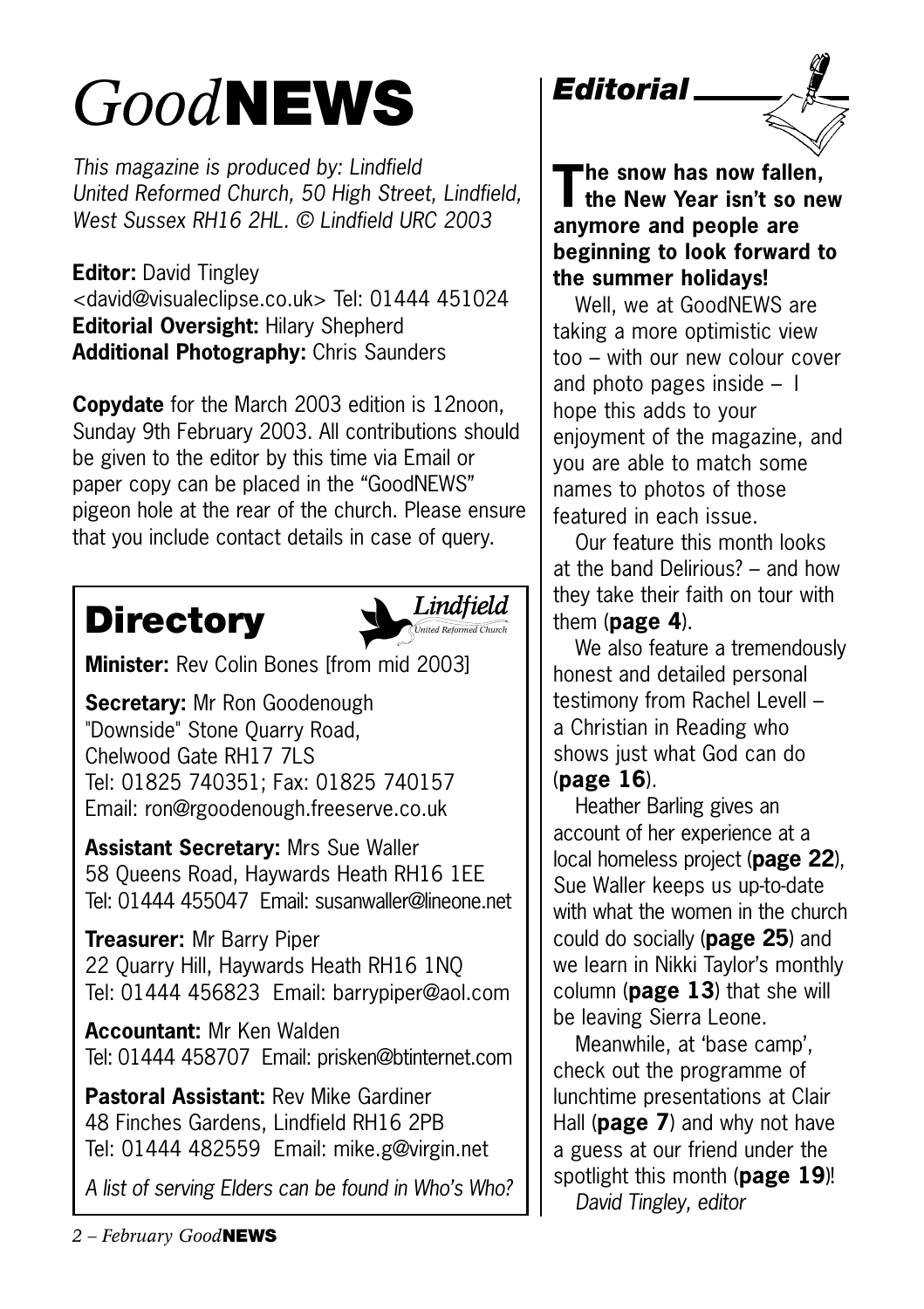*Prayer Diary*

| Prayer Diary             |                                                                                                                                                                                                                                                                                         |
|--------------------------|-----------------------------------------------------------------------------------------------------------------------------------------------------------------------------------------------------------------------------------------------------------------------------------------|
| $rac{2}{5}$              | • For our services each week, preachers,<br>worship leaders, organists, musicians, stewards,<br>welcomers and those who serve coffee.<br>• Thank God for our children and young people.<br>. Pray for the work of Junior Church, Carpe Diem and 14+.                                    |
| NON<br>NON               | Thank you for<br>• Praise God for our spacious premises.<br>praying; let us truly<br>• Pray for those who man the concourse<br>expect God to answer<br>day by day.<br>our requests asked in<br>• Remember the outside organisations<br>Jesus' name<br>who use our premises.             |
| TUE                      | . Uphold the Girls' Brigade, and Jacqui Adams as she continues<br>her training to be an officer.<br>• Pray for Ron Goodenough and Sue Waller as they handle<br>church administration.<br>. Uphold Colin Bones and the plans for his Induction in the summer.                            |
| WED                      | • Remember the Wednesday and Friday Lunch Fellowships.<br>• Pray for the village shopkeepers, that we as Christians may be<br>a witness to them.<br>• Ask God to continue to bless The Fellowship as it meets monthly.                                                                  |
| <b>THUR</b>              | • Pray for Charles Martin as he leaves Sussex for his new pastorate,<br>and thank God for what he has done as our interim moderator.<br>• Our mission focus – Sivakasi Child Care Project (OM in South India).<br>• Please continue to uphold the elders in your prayers.               |
| $\overline{\epsilon}$ Ri | • Pray that there may be another way, other than war, to bring to justice<br>those who commit terrorism and plan acts of bloodshed on<br>their fellow man.<br>• Boys' Brigade – pray for Geoffrey Cocksedge and David Walters,<br>and thank God for more helpers in the Junior Section. |
| $\overline{\mathbf{a}}$  | • Remember in prayer those who are sick or recently bereaved.<br>• Pray for more desire amongst us to participate in worship<br>and prayer opportunities.<br>• Pray for all regular worshippers whose surnames begin with C or D.                                                       |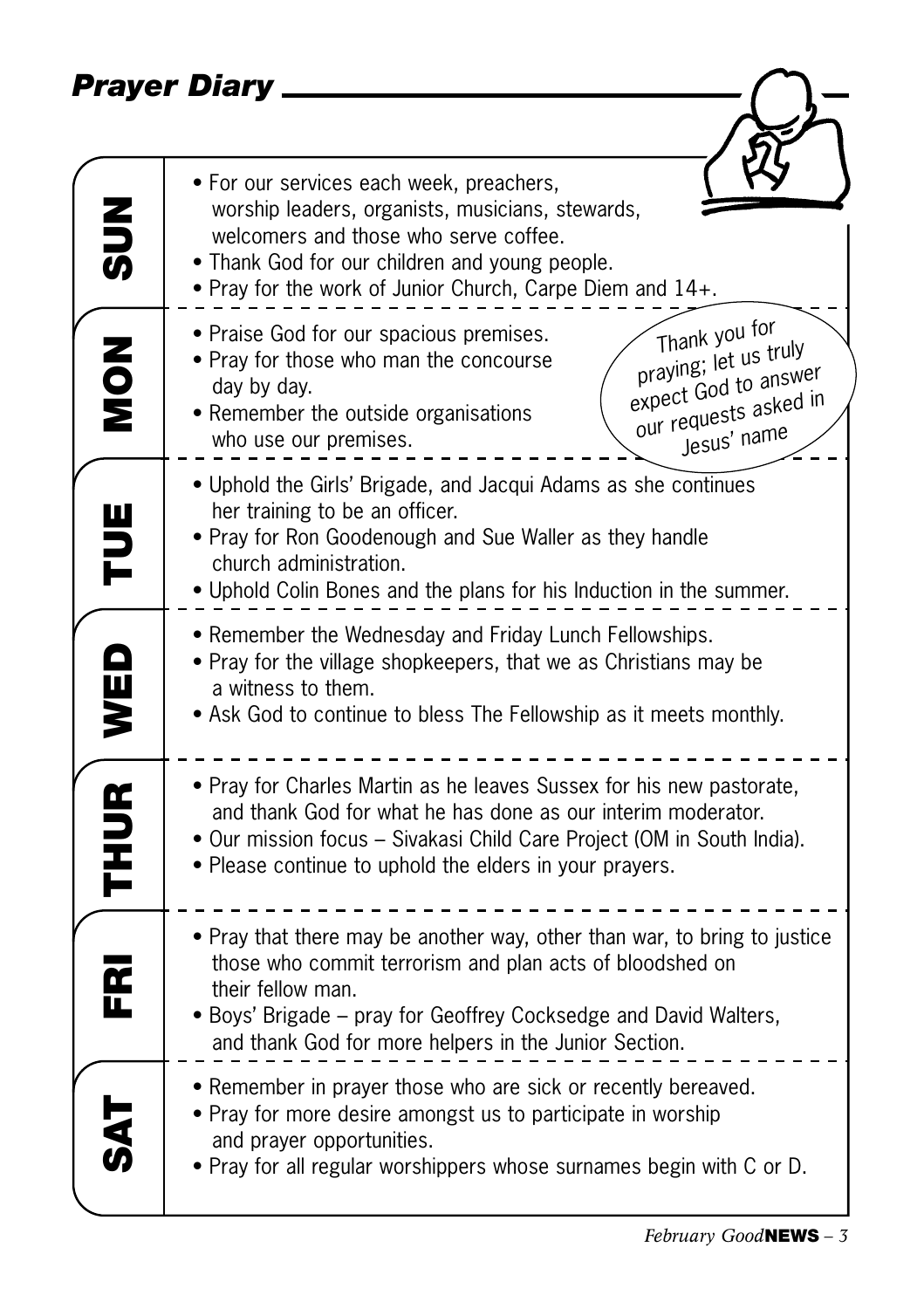**Some people have very set ideas about what a Christian band is like. One group who have set about to trying to shake off the rather shabby stereotype are these guys from Littlehampton. In the ferocious world of pop they are doing rather nicely – but you probably still won't recognise the name. Sadly, they remain much of an 'underground' Christian act in this country, but in the States things are different. Richard Grant reports...**

# **Let there be rock**

**Martin Smith, the songwriter and lead singer of Delirious? – the question mark is a gimmick and not pronounced – is spiking his hair in the dressing–room mirror. It is dyed blond in patches and shaved haphazardly, with odd straggles and tufts.** 

John Thatcher, the bass player, puts on a ripped shirt with BORN TO LOSE stencilled across the front and a wool skateboarding hat pulled down to his sunglasses. Stu G, the guitarist, with his head shaved, psycho–hardman stare and orange stripe of beard, looks almost demonic – a wholly misleading impression of a gentle, thoughtful family man who loves a round of golf and a decent French wine.

Tonight is Dallas, Texas. Delirious? are playing the 7,000–seat basketball stadium

at SMU, also know as Southern Methodist University – their 60th American concert of 2002. Radio 1 won't air their music, they have almost no profile in the British media, but in the past 12 months they

have played live to one million people

**delizioust** ថា

in 10 different countries and sold two million albums. In America they have sold more than one million albums – more than Robbie Williams – and they are positioned in the fastest–growing segment of the US market: contemporary Christian music, or in the land of acronyms, CCM.

After three rousing rock anthems, heavily influenced by U2 and Radiohead, the band falls silent and Martin says hello to Dallas: 'You know for us it's about more than just rattling off the songs. It's about the glory of God coming and touching us. We'll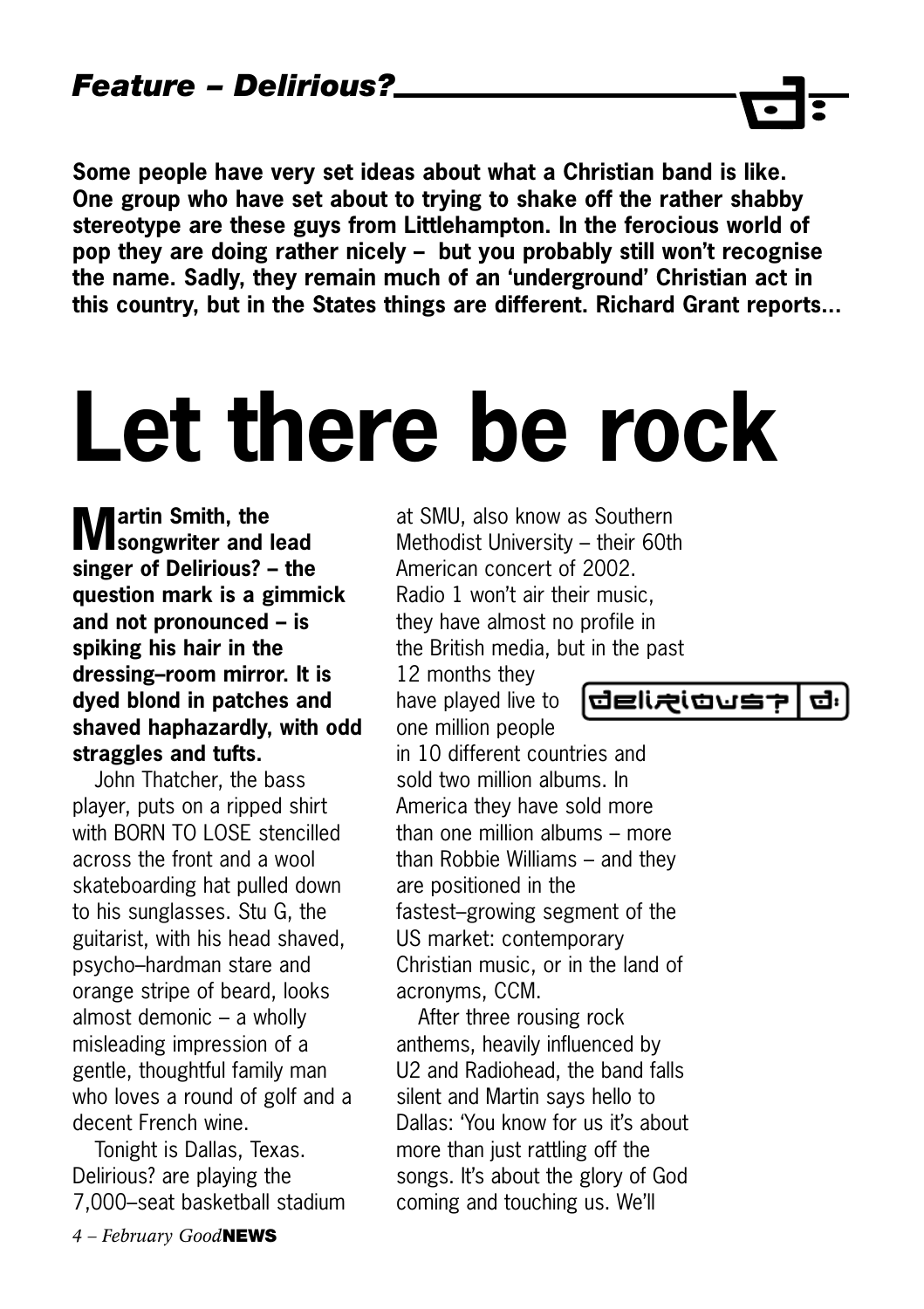see your glory here. Let's sing that together, yeah?' The crowd knows all the words and sings along without further prompting. This is something that never goes stale for Martin: a song that he wrote in his bedroom and now people are singing it back to him in churches and stadiums all over the world.

'Our spirituality is an integral part of who we are, so it's there in a lot of our songs' says Tim Jupp (keyboards). 'But there's more to it – the musicianship, the song writing, the performance. We'd rather people think of us as a rock band who happen to be Christians, rather than a Christian rock band.'

They are extremely pleasant and accommodating towards the photographer and me, with lots of good–humoured banter and absolutely no preaching, but they will not be drawn on Christian political controversies, politely skirting around questions about abortion, homosexuality, evolution and pre–marital sex. They are in a no–win situation. By answering, they either damage their chances with the mainstream audience, or risk another boycott from American Christians. Martin Smith gives the nearest thing to a straight answer: 'We'd probably agree with some of it but not all of it'. Or perhaps Stu G: 'We're religious, right, but sometimes

the religiousness of America freaks us out'.

'It's a schizophrenic life,' says Martin, ducking past the girls and sitting in the van. 'This time tomorrow I'll be back in Littlehampton with the wife and kids, out of my stage clothes and back to being an extra–normal bloke. Two days of that and then we fly to South Africa.' 'I've got to mow the lawn,' says Tim.

Stew Smith (drums) is still outside, trapped between three tongue–tied girls and an older man with a camcorder. The man is yelling at him, 'Go with God and remember Jesus rocks! Give the Devil a bloody nose for us, you hear?' 'Uh yeah, thanks then,' says Stew, climbing in the van, not knowing what else to say.

*Richard Grant*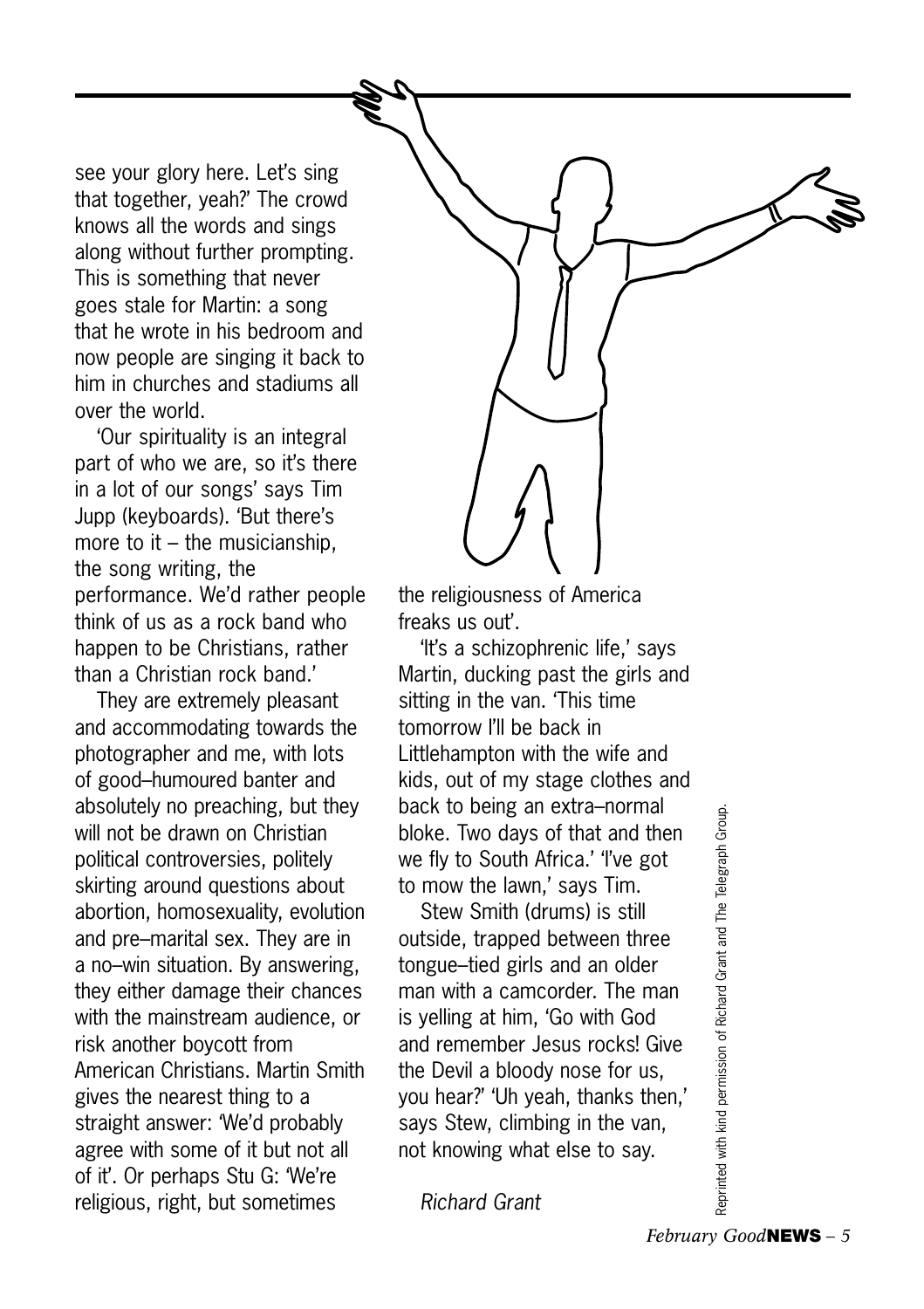**Having seen Delirious? perform live twice, once at the Methodist Breakout 2000 event and the second time supporting Bon Jovi in Glasgow, I was familiar with their Christianity and the content of their songs. Therefore, when I was in a Christian bookshop and saw this CD on their listening stand, I had to see what they had come up with now.** 

Up until this point I did not own any of their CD's, and on the whole categorised Christian music to "Easy Listening" or "Praise & Worship" songs – with the exception of 'The World Wide Message Tribe'. I found this album a welcome change. It is definitely a live album from what I would classify as a 'rock' group, therefore if you don't like this kind of feel to your album or sound from your artists, this isn't for you. (A non–Christian friend of mine said it sounded a little like Robbie Williams.)

The songs were all recorded during their various world–wide tours and you hear the crowd accompanying the band as they sing. I found that very uplifting, knowing that these Christians

were all gathered together and worshipping in such a modern manner. Tracks such as 'Deeper' make you want to be there in the crowd and jumping with everyone else, with the drumbeat, bass and lead guitar melodies, whereas tracks such as 'Touch' raised the hairs on my arms and back of my neck. It was very moving sitting there listening to hundreds singing along, and track ten – The Happy Song – gives a different spin to one we know.

The second album contains one or two worship songs you might recognise too! 'I could sing of your love forever' is there. Ultimately, if you're looking for a different kind of album, I would

recommend this album to you, with the proviso that you take into account the nature of the recording – which for a live album, is great quality. One other feature that appealed to me was the metal CD cover it comes in, ensuring it is virtually indestructible for my commute. All in all, I give it the thumbs up! ;–) *Marion Tingley*

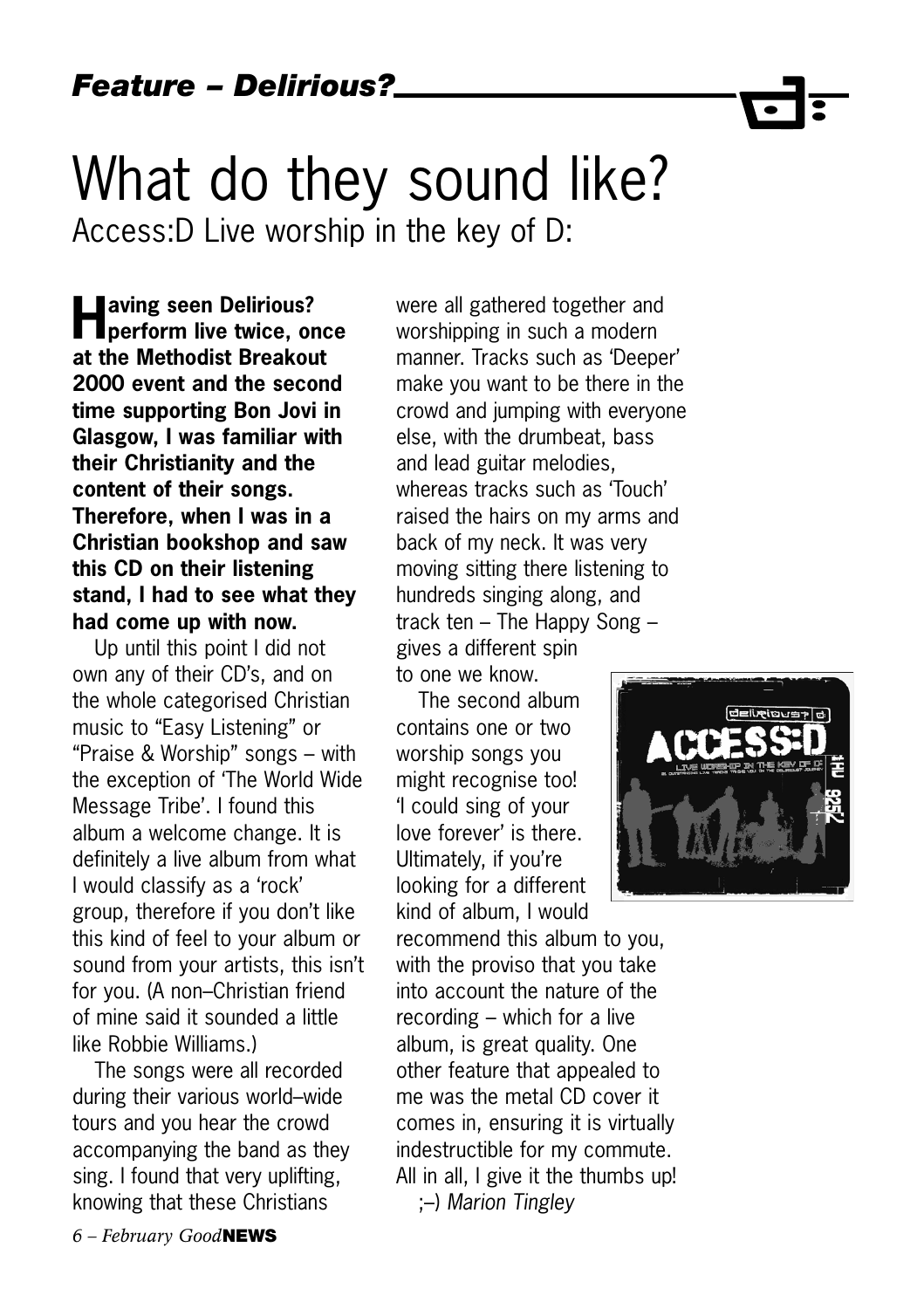### *Balcombe United Reformed Church*

#### **Bramble Hill, Balcombe, RH17 6HR Contact: Mrs Leonie Wren (01444 811253)**

Our main services are held at 11am on the first and third Sunday of each month and the children usually go out to Sunday School during the second part of the service.



Speakers for this month are as follows:– **2nd February** Stuart Dew **16th February** Hymn Choice – Donald Nisbet

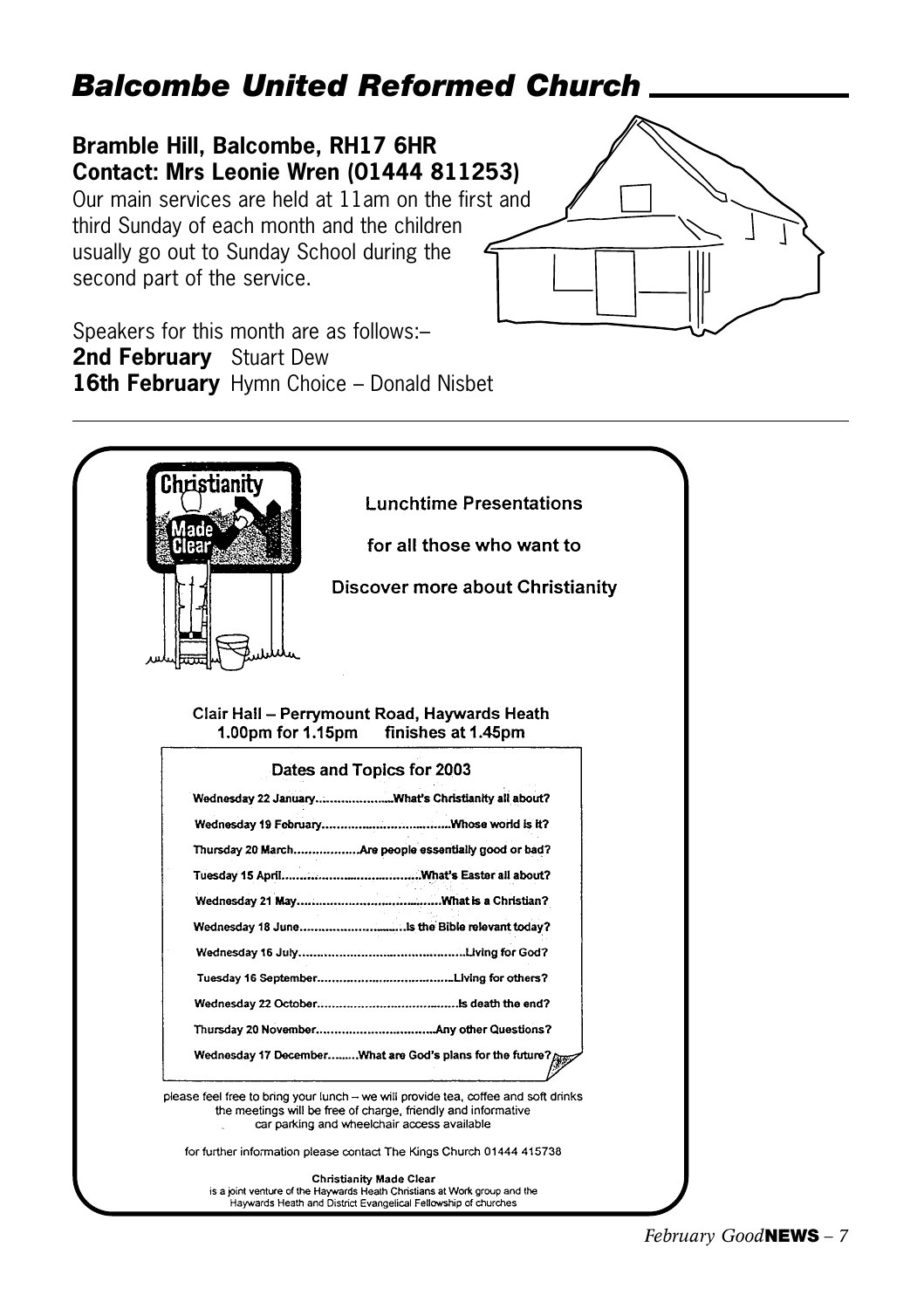#### **Bereavement**

We extend our love and sympathy to **Kathleen Faith** whose sister died just before Christmas. Also to the family of **Eileen Chandler** who also died just before Christmas.

We offer our love and sympathy to **Herbert Fisher** and all the family on the recent loss of Hilda. The thanksgiving service for Hilda was held on 9th January. (see tribute, right)

A letter received from Jane Matthews, **Jo Bloxham's** sister in Canada, expresses warm thanks for the prayers, kindness and practical support of many church members at the time of the death and funeral of their mother, **Wendy Musson**. She says that "Lindfield URC has been a second spiritual home to me for many years now… it was very special to feel everyone's loving prayers and support during a special time".

### **Moving**

Three of our elderly folk have moved into nursing homes. They are:–

**Leslie Crayford** has moved to Compton House **Fred Coley** has moved to Beech Hurst **Doris Bailey** has moved to Compton House.

### **Thanks**

"Let me say thank you for the privilege of serving you as your interim moderator and put it on record that I could not have done the job, without the splendid support of the elders and Ron Goodenough in particular. The church owes him a tremendous debt of gratitude." *Charles Martin*

#### **Thank you from St Peter & St James Hospice**

Thank you for your kind donation of £580, being the amount raised at your carol concert. Please pass on our heartfelt thanks to Mr Peter Swann for organising and conducting this concert, the choir and to everyone who attended.

This gift, in recognition of our work at St. Peter & St James will go towards our much needed ongoing work helping us give the best possible care to the patients who need us most in the Mid–Sussex area, inpatient care and general Hospice funding.

So far, 2002–3 has been our busiest year ever, with demand for all our services continuing to increase to the extent that around 65% of those in the local area needing specialist hospice care are now being referred to us. Now we are almost entirely reliant on the generosity of the community.

Many thanks once again for this donation and support.

*8 – February Good***NEWS**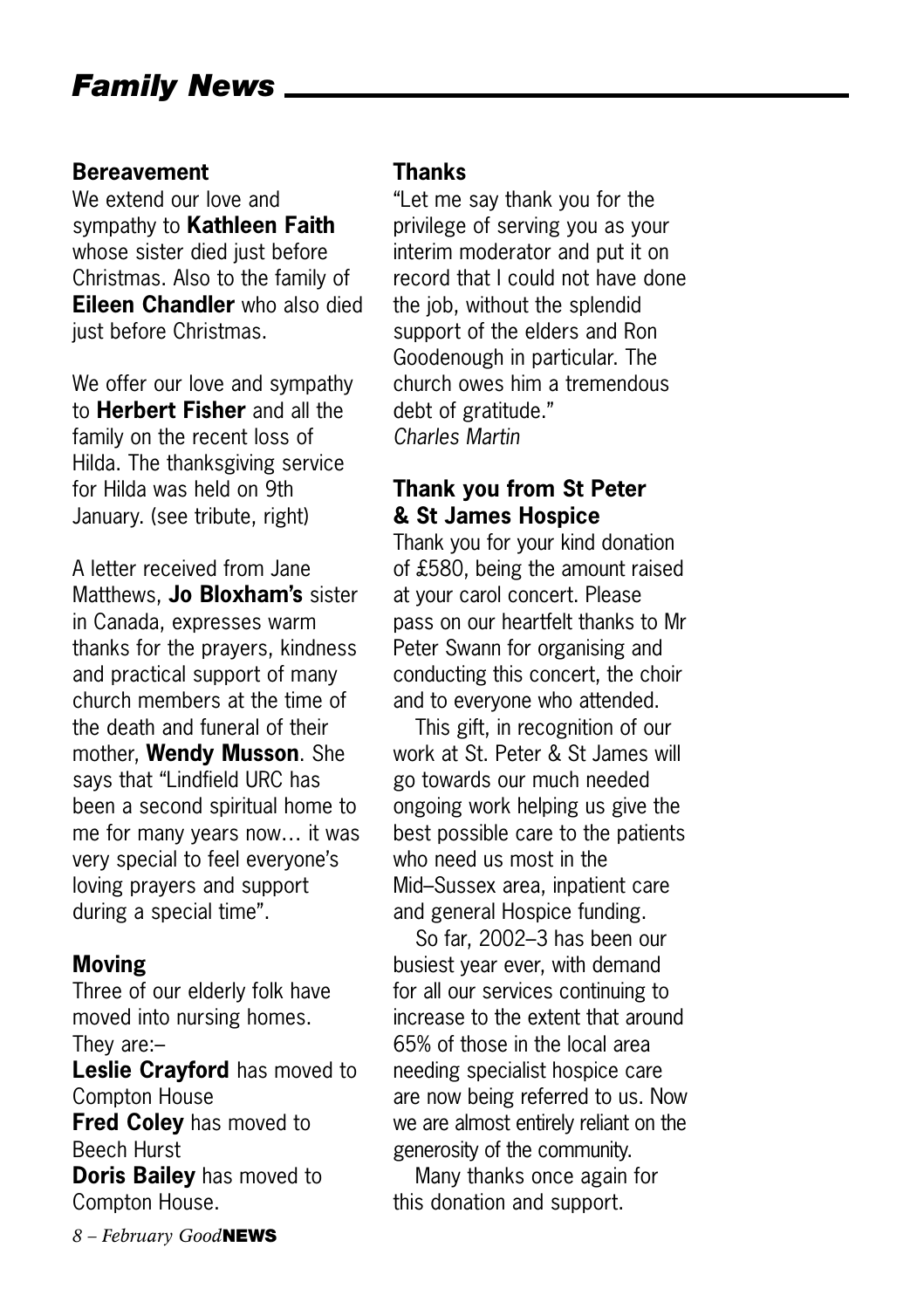## **How to have fun fundraising!**

#### **Church member, Peter Swann, has a reputation for successful charity events – and Christmas 2002 was no exception – but we know from his face that he thoroughly enjoys doing it too!**

Peter organised the carol concert and musical 'Night of Miracles' (performed by The Sunday Morning Singers) that raised just under £600 (see left) on 19th December at our church. "Thanks for all those who took part" he says, "especially the sound engineer – Richard Walters, the coffee providers and meeters and greeters."

Just a couple of days later Peter orchestrated a "big band" carol concert on the High Street outside Lindfield URC, with the help of The Perdido Players and some friends from Haywards Heath Baptist Church. This event, with the help of the Rotary Club, totted up another £100 for St Peter & St James' Hospice. Well done Peter!

#### **Hilda Fisher 1909 – 2002**

We extend our Christian love to Herbert on the death of Hilda after a partnership of 60 years. At the service, which Herbert wanted to be one of thanksgiving for her life and faith, Stephen and Margaret spoke warmly of their mother and her Christian witness in home and church. Hilda taught in the Sunday School in the church in Peckham for 50 years, and served in leadership and caring as leader of the womens' meeting and as an elder. Hilda shared in the work of keeping the church witness alive during the war and its growth afterwards. On moving to Lindfield nearly 30 years ago Hilda continued to serve as an elder, as a leader of the Womens' Fellowship and supported actively the work among the young. There are mature Christians today who owe the beginning of discipleship to Hilda's witness. We give thanks for her life of faith.

*Rev Richard Tucker*

**Herbert Fisher** and family wish to express their very real appreciation for the many kind cards and letters following Hilda's death on 30th December. Your prayers and practical help have upheld Herbert in particular during the three years when Hilda was so wonderfully cared for by all the staff at the Lindfield Christian Care Home.

The pastoral care shown by Lindfield URC has never been better demonstrated.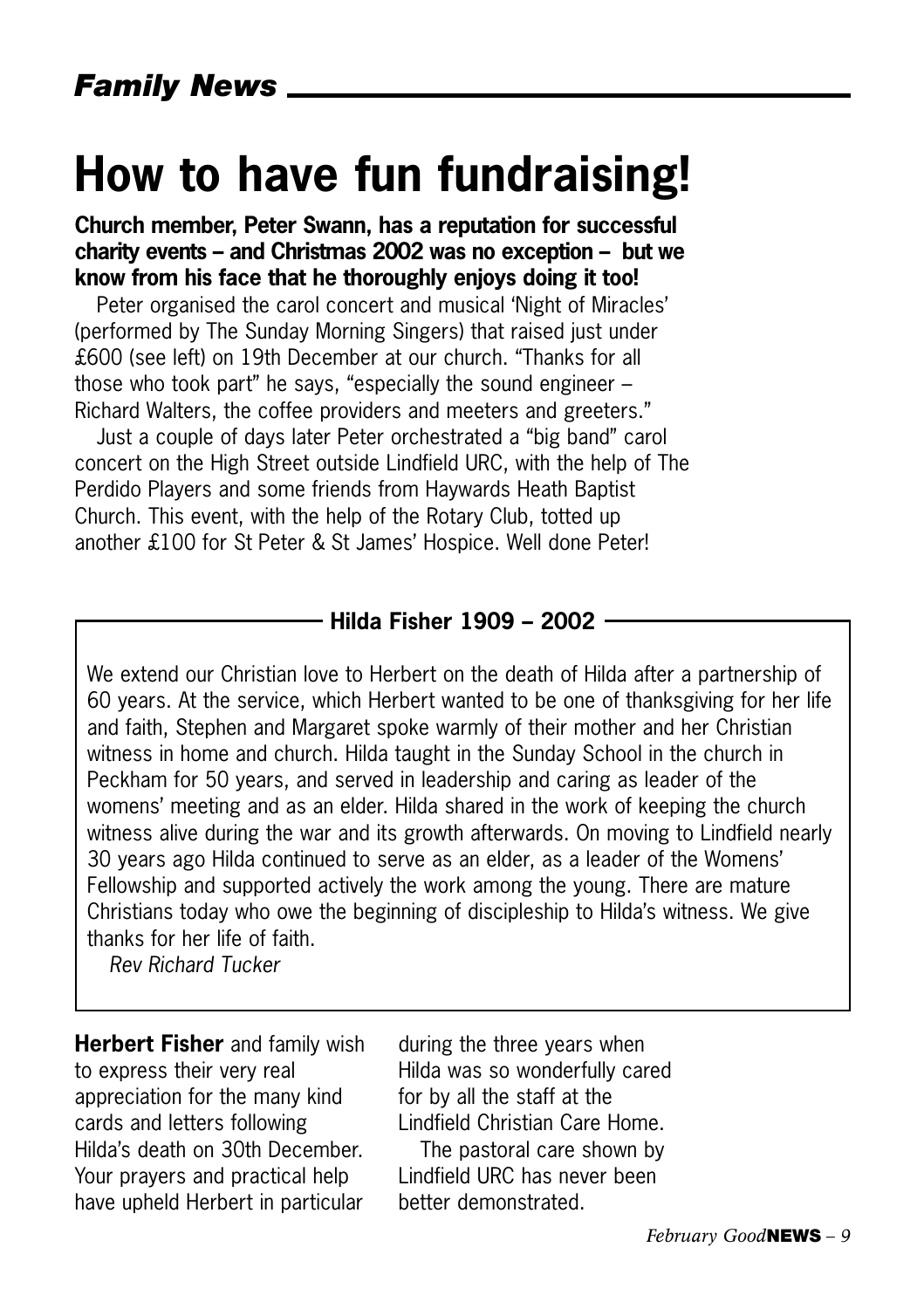### **Thank you from RELEASE INTERNATIONAL**

Thank you very much indeed for the gift of £350. We are very grateful for your support and it was encouraging to hear about your initiative for the International Day of Prayer in November.

(A Release International prayer map has been placed on the Notice Board in the large hall and speak to any of the Missions Group about praying for the Seven Countries for Seven Years – known as 7X7).

#### **Thank you from Open Doors**

Many thanks for your most generous cheque for £350. It is always such an encouragement to hear from those who stand with us in serving persecuted Christians. It was also good to see the photograph of the prison cell which was made for the special meeting you had.

Your prayers and gifts are never taken for granted. Thanks, *Mark Bedford*

**The Fellowship** meets next on Wednesday 26th February at 2.45pm, when the speaker will be Margaret Goodare, talking on the subject of 'Sussex Gardens'.

Tea and biscuits will be served at the close of the meeting; please feel free to bring along a friend.

## Enjoy singing?

Rehearsals will commence in February in preparation for Easter for The Sunday Morning Singers. It is by no means a 'closed group' – anyone wishing to join in can do so, specifically by turning up at 8.0pm on 7th and 21st February!

### A meal to remember for £2 a head!

The first of the 2003 monthly fellowship lunches was served in the Church Hall on Wednesday 8th January by Iris Green and her support team. Fruit juice, roast beef, yorkshire pudding, three veg, home-made apple pie with cream or custard and tea or coffee. Any retired village folk are welcome.

For further information and a 12th or 14th February reservation, phone Iris Green 484117 or Gwen Hillman 456963. *Sidney Burden*

### **DAILY BREAD FOR NO 'BREAD'!**

Good home wanted for whole year 2003 subscription to Daily Bread (Scripture Union) Bible Reading notes. Available free from Stuart Dew.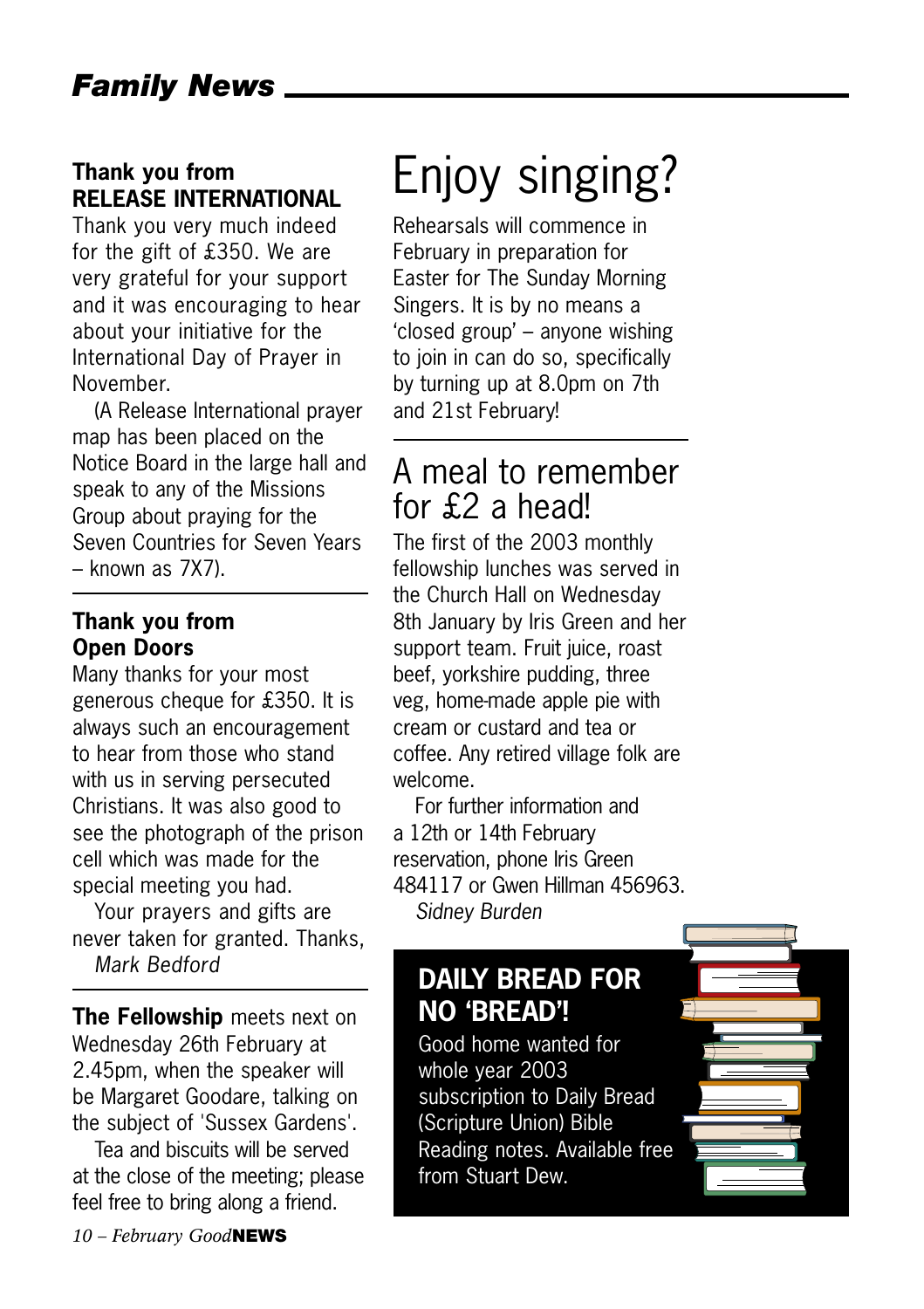## **Gun crime plea**

Following the fatal New Year shooting of Birmingham teenagers Charlene Ellis and Latisha Shakespear, leaders of the city's black-led churches met to respond to the problems of escalating gun crime. The meeting at Aston Christian Centre where Charlene and her twin sister Sophia worshipped, came as Charlene's father called for understanding rather than revenge. Bishop Joe Aldred, who chaired the meeting, said it was important to tackle the causes of crime as well as the crime itself.

Source: Christian Herald – the UK's only inter–church weekly. Subscribe on 01903 602100

## Child cloning ban call

Christian ministries and churches remain sceptical of continuing claims that Clonaid, an organisation founded by an offshoot of the Raelian religious cult, has produced two cloned babies since Christmas. Focus on the Family based in the United States, said: "We hope the Clonaid announcement, whether true or false, will stimulate all who value human life to support a comprehensive worldwide ban on human cloning". The Church of Scotland's Science Religion and Technology Project backed the call.

Source: Christian Herald – the UK's only inter–church weekly. Subscribe on 01903 602100

## In the footsteps of St Paul

Edward Stourton presents an historical documentary about the life of Paul – due to be aired on BBC Radio 4.

The six-part series, beginning on Saturday 23rd February, "follows 'In the Footsteps of St Paul' on a quest to understand what turned an enthusiastic persecutor of the early Church into a man whose zeal transformed the Christian world. And asks whether the Christianity that we have today owes more to Paul than Jesus".

The programme will also invite guests to contribute, including the likes of Tom Wright, Canon Theologian of Westminster Abbey, and Anne Atkins. While former Tory minister Jonathan Aitkin and Nixon's Whitehouse hatchet man Chuck Colson talk about their Damascene conversions at the prison gates.

Source: www.bbc.co.uk

## EA speak out over BBC documentary controversy

The Evangelical Alliance (EA) has issued a statement following the screening of a documentary on the Virgin Mary before Christmas.

Dr David Hilborn, Theological Adviser to EA, said in the response: "The most controversial claim made by the programme was that Mary may have been raped by a Roman soldier and therefore Jesus was born illegitimately. This has its origins in the second century and bears all the hallmarks of the sort of anti-Christian propaganda which was common at the time. The documentary did acknowledge this point, but by dramatising this esoteric theory and presenting it alongside more serious scholarly research, it lent it more credibility than it warrants." Source: www.eauk.org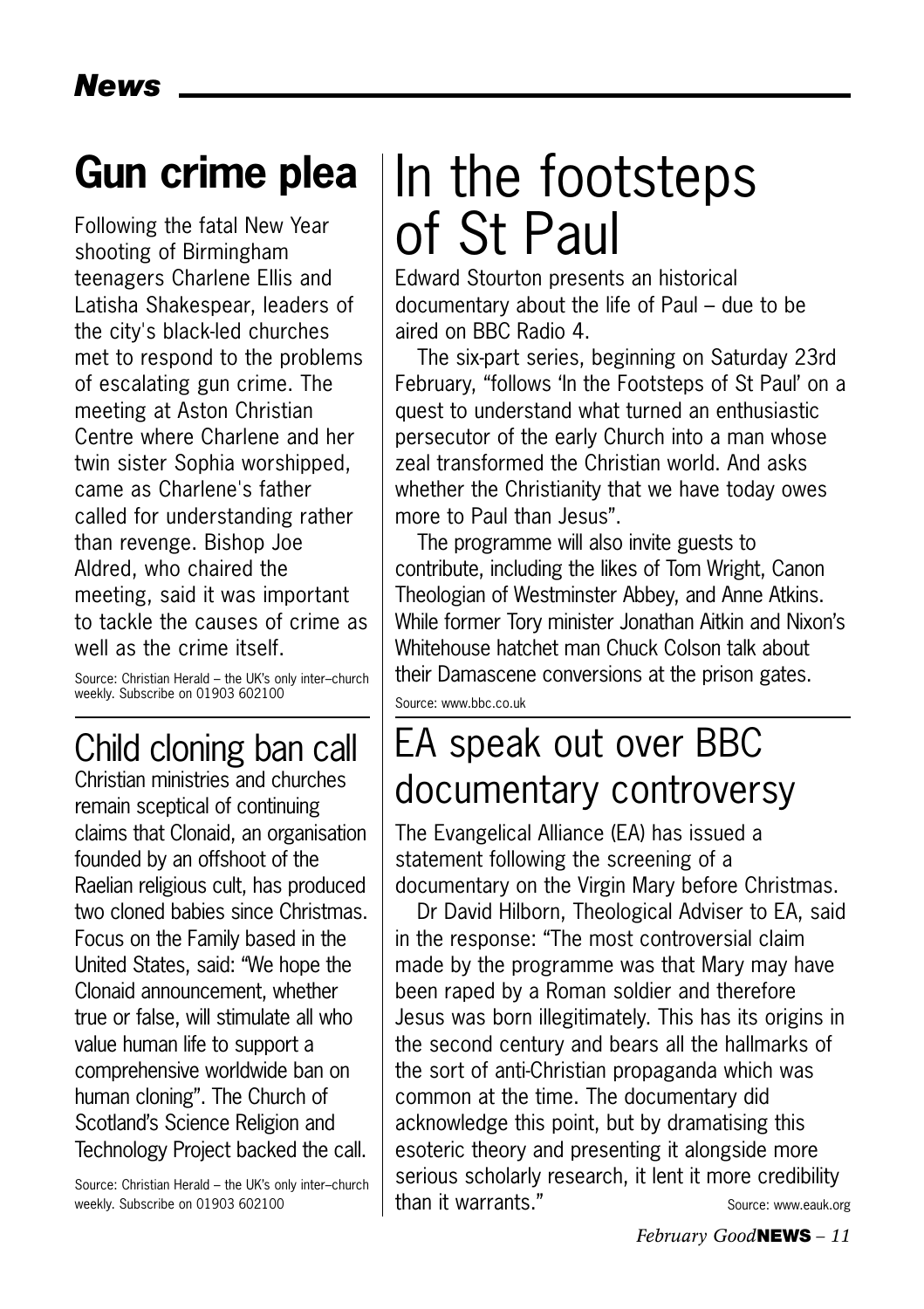# Operation Mobilisation

**Ayear ago we supported the Child Care Project being run**  $\blacksquare$  by Operation Mobilisation in South India. This is in an ar **where there are many thousands of children working in factories where conditions are hard and dangerous and where there is no hope of education.**

OM started a school in rented accommodation, also a Tailoring School for adults and a Children's Club. Gifts enabled a four acre site to be purchased and during last year construction work has taken place to provide their own buildings and facilities.

More information is on the mission display board. If you would like to give towards this work please use the special envelopes and place your gift in the offertory at any Sunday service. Please complete a Gift Aid Slip if appropriate.

*Excerpts from a recent report read as follows:* 

## School building under construction

The new school building for the Sivakasi Light House Public School is finished! God provided land and a good team of construction workers to build the first phase of the much needed permanent building. With enrolment increasing in the school every year, the school team had prayed that God would provide in this way. The inauguration of this new building took place on 12 December 2002. In addition to the school building, the team has also built a compound wall around the school and a bore-well.

## Meeting with construction workers

The team has been wanting a way to reach out to the construction workers who are building the new school. The team is now planning a special meeting in which they can praise the construction workers for their work on the building project. They will give a big meal to the workers and then have a short programme where the team will share God's message of love with the workers. The team is praying for this event and hope that this will be a major spiritual breakthrough in the lives of these workers.

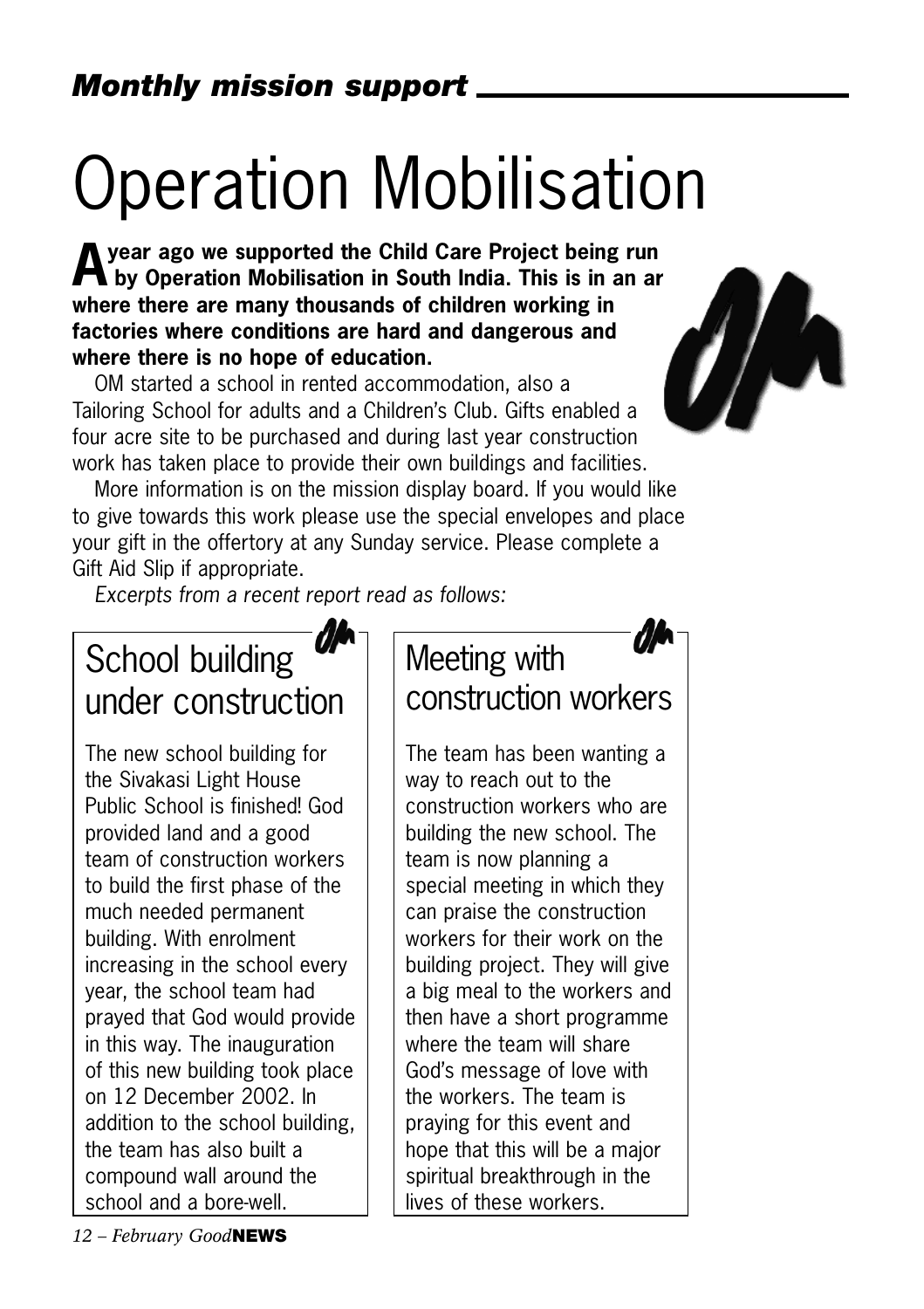### *My world*

taylorn@ mercyships .org

Missionary tales by Nikki Taylor



Uvanesh is a four–year–old student attending the Light House Public School. He is studying in Lower Kindergarten and his parents work in the firecracker factory.

Uvanesh was born with a birth defect leaving a hole in his heart. This condition is only remedied through an expensive surgery. The doctors recommended that this surgery take place before this month to be most effective. However, Uvanesh's family cannot possibly afford to have this surgery done. The school team is doing its best to determine how to help this family. Because of this heart condition, Uvanesh is in constant pain and cannot always attend school. He comes when the pain is not too bad, but he has difficulty concentrating.

His family, from a Hindu background, has been coming to the school team asking them to pray for Uvanesh. They feel that the power of prayer can do good things in the life of their son. Though they are not yet believers, they are interested in spiritual things and the team is positive that they will believe in Jesus soon.

### **Mercy Ships Freetown, Sierra Leone**

Christmas at home with my family was such a treat. More wet than white, but lovely to spend time with my family and at my home church.

Shopping is a nightmare, I don't know what's available, or what to buy for people. I suddenly realise I am quite out of touch with things of the developed world nature. I don't feel at home in the UK and I am not Sierra Leonean. It is time to spend a year or so in the UK. Although I already made this decision some time back, being home at Christmas has confirmed this.

When in Freetown I feel like I never want to leave. I love Freetown, the beautiful landscape and the people. In the UK people seem so angry and cynical. I call the West the real world, but when I read all the lifestyle magazines, which shoes to wear, who is doing what, and what's on TV, the world seems to be much more real in Sierra Leone.

There is so much to do, how can I leave? I have to trust God will send someone to fit the bill to continue the work he has started. So the work hurtles on like crazy. So many proposals, so many reports. I really don't feel as motivated anymore; it just becomes overwhelming. So I need to remember to lean on the Lord's strength and not on my own. I lay on the beach this weekend and looked up at the stars, so many in number, so beautiful and He made each one. I know He is in control and only He could be.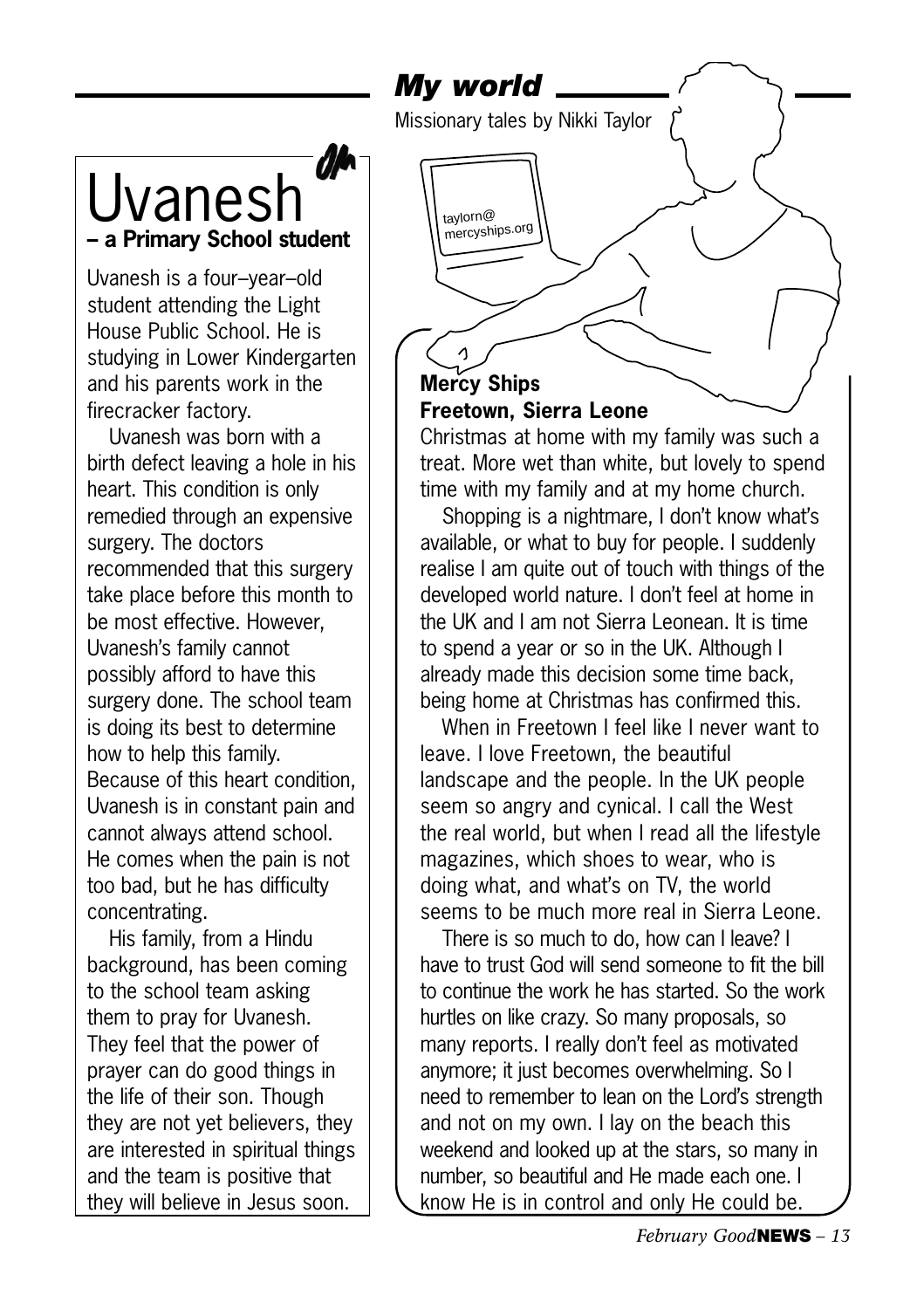### *February diary*

## 2nd<br><sub>Sundav</sub>

**9.30am** Brigades' Parade Service. David Nibloe & David Walters **11.0am** David Walters **6.30pm** David Nibloe

## **6th**<br>Thursday

House Groups



Sunday **9.30am** David Nibloe & Mike Gardiner **11.0am** Mike Gardiner 12noon Copydate for

March GoodNEWS **6.30pm** No Service –

Joint Celebration at Clair Hall

## 12th

Wednesday 12.30pm Lunch Fellowship

13th<br>Thursday

NO CHURCH MEETING

## 14th

Friday 12.30pm Lunch Fellowship



Sunday **9.30am** David Nibloe & Tim Griffiths **11.0am** Tim Griffiths **6.30pm** Richard Walters & Derek Heath

## 19th<br>Wednesdav

1.15pm "Whose world" is it?" free talk at Clair Hall 7.45pm Elders' Meeting

## 20th

Thursday House Groups

## 22nd<br><sub>Saturday</sub>

8.0pm Lindfield Folk Club Barn Dance & Supper Tickets: 01444 482787



Sunday **9.30am** David Nibloe & Peter Trump **11.0am** Communion – Graham Campling **6.30pm** Richard Walters & Brian Stone

### 25th

Tuesday 7.45pm 'In Touch'

## 26th

Wednesday 2.45pm The Fellowship

27th

Thursday 8.00pm Monthly Prayer Meeting

## **Next** *Good***NEWS out 23rd February**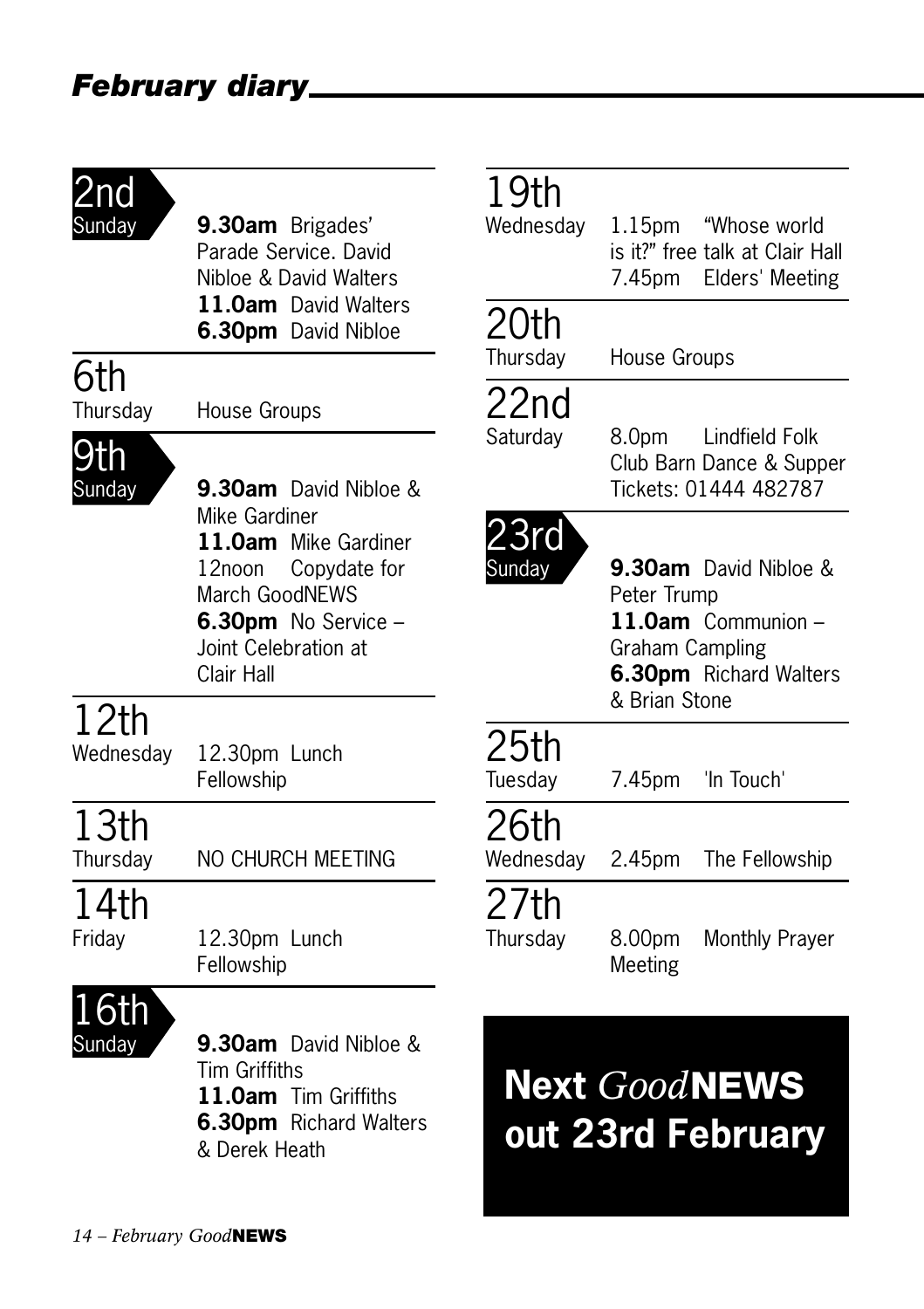# If you have any  $\parallel$  surflags served by  $\parallel$ **village events**

for this monthly diary page – we'd love to hear about them. We may be able to help you promote them.

Speak to David Tingley on 01444 451024, email on <david@visualeclipse.co.uk> or post information to: Lindfield URC GoodNEWS Editor 50 High Street, Lindfield RH16 2HL

Please note, we cannot guarantee inclusion in the magazine.

# Sunday services

The **9.30am service** is an opportunity for all age groups to join in a relaxed informal time. There is a crèche, and after about 20 minutes children and young people up to age 14 go out to their own groups on most Sundays.

**Coffee** is normally served between the morning services and after the evening one.

The **11.00am service** is usually more set and formal.

At **6.30pm** it is sometimes a celebration, sometimes a quieter ministry time and sometimes an open communion service or something quite different!

**Personal prayer** is available after every service. Prayer requests and brief statements of praise for answered prayer can be put in the red book on the concourse table. We can also offer personal prayer ministry at home or in hospital.

We **do not take up an offering** during the services, but all those wishing to give are invited to place a gift in one of the bowls at the doors before or after the service. Thank you.

Cassette **recordings of services** can be borrowed free from the church.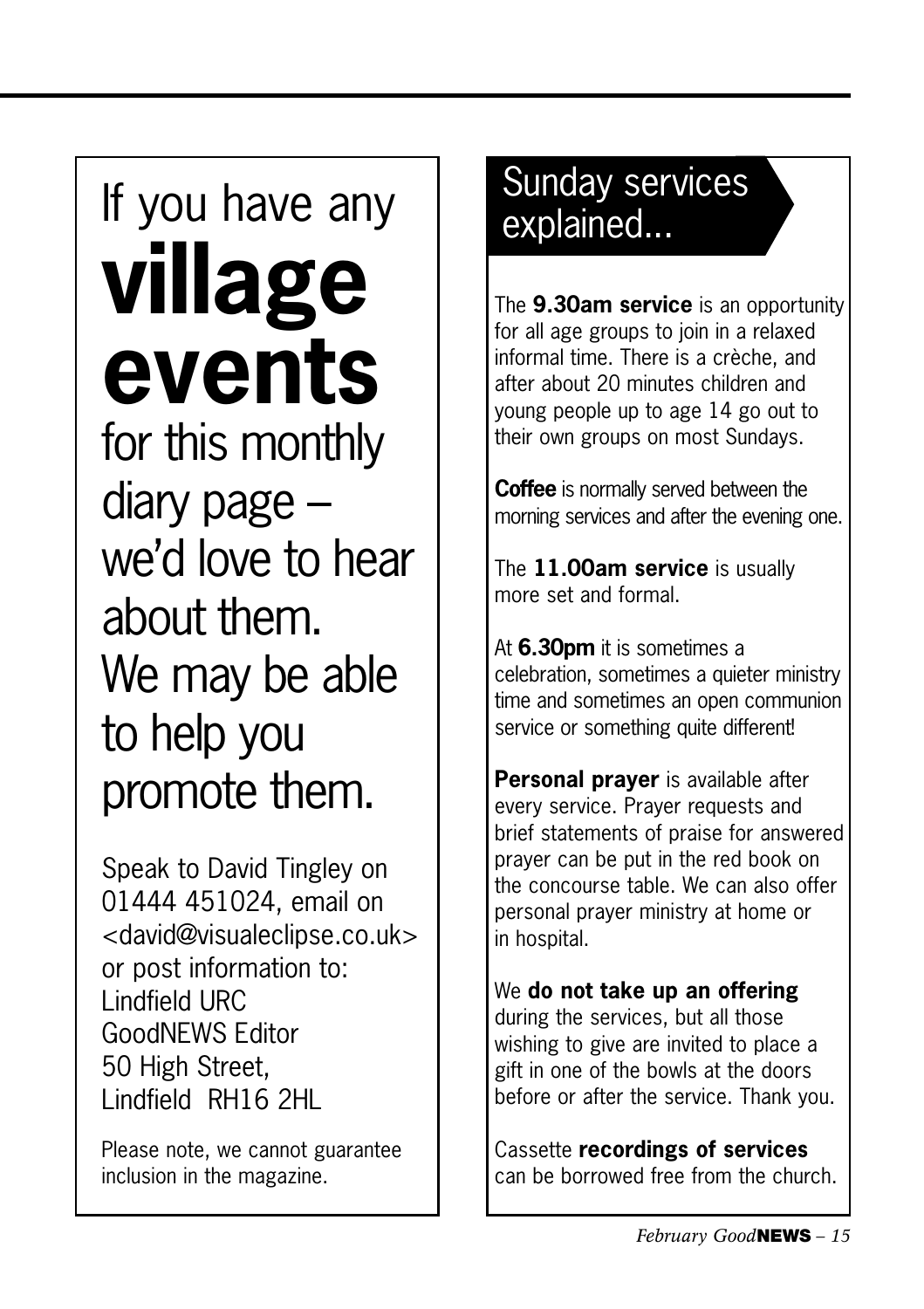The following is the testimony of Rachel Levell, the granddaughter of one of our members, Ken Walden. It was published in the December 2002 issue of Greyfriars News, the magazine of Greyfriars Parish Church, Reading. It tells her amazing story of God working in her life. Next month we hear something of the other side to her story, when Beverley writes of her experiences in Rachel's life.

# Amazing grace

### **My name is Rachel, I am 25 and have been going to Greyfriars church since October 2002. My life has been completely transformed over the past month.**

When I was a teenager I began to think that I was eating too much and was worrying about my weight. I became a Christian when I was 14, however, because I had been sexually abused as an 11 year old and was being bullied at school, I found my relationship with God rather distant. I think this all led to me suffering with bulimia by the time I was 16, which meant I was binge–eating and making myself vomit. I started to suffer with panic attacks, which made it difficult to socialise. As my bingeing grew worse, I began to put food before everything else and gradually I began to lose all my friends.

I began nursing but was very unreliable as I often couldn't turn up due to the bingeing. By the

time I was 18 I was also taking laxatives and had begun to cut myself, along with starving and was also drinking too much.

I found myself admitted to an eating disorders unit and gained some weight, following which I returned to my nurse training again. However, things continued to go downhill as I became addicted to other drugs and began stealing them from the wards. I wasn't eating anything and couldn't go out without a drink and a handful of pills. Then I got caught forging a prescription, was arrested and went to court. That was the end of my nurse training. I was admitted back to a psychiatric ward for four months.

During this time I continued to lose weight and after I was discharged the weight continued to drop off until at four stone I eventually overdosed on about 300 antidepressants resulting in a stay in intensive care on a life support machine.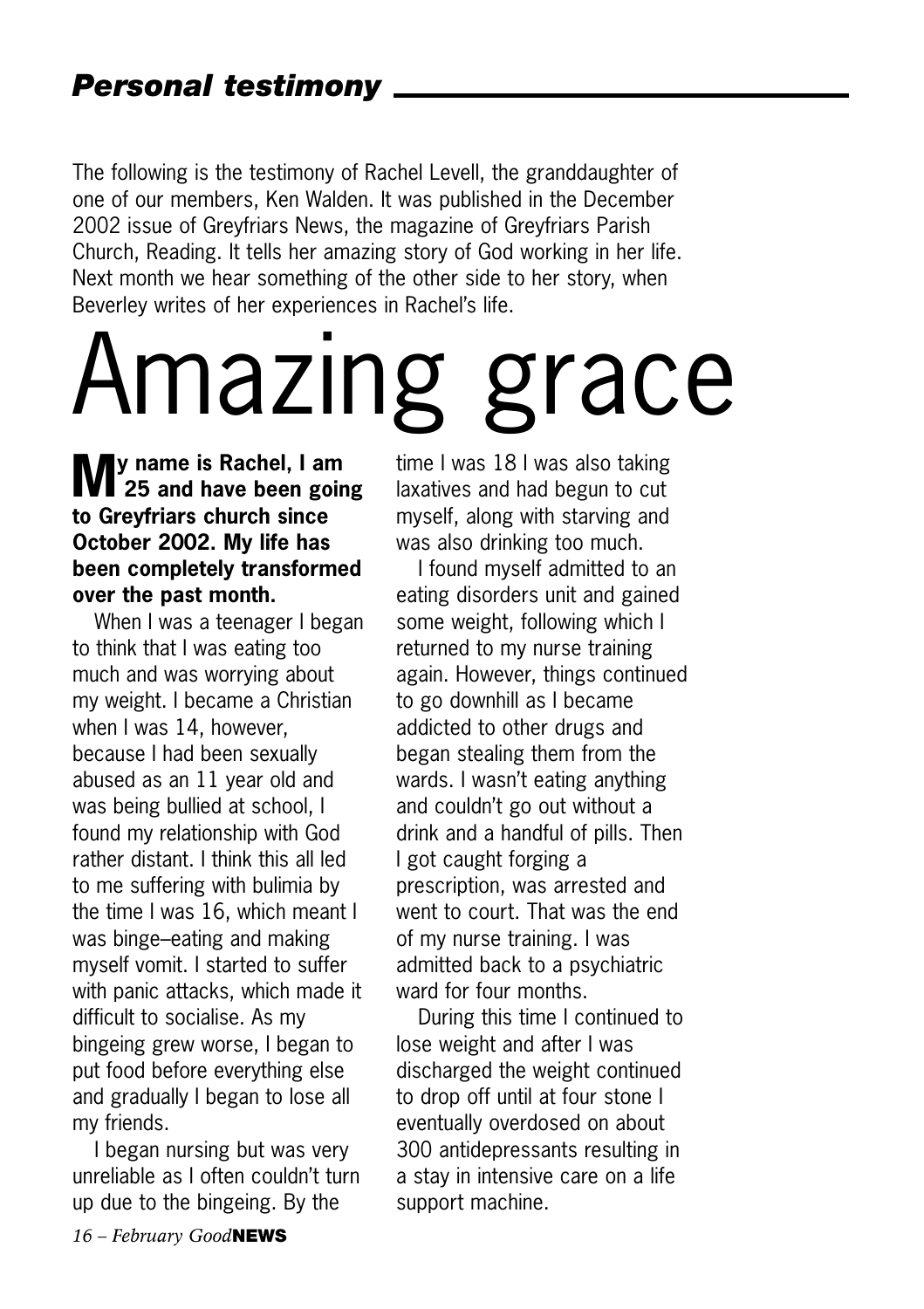

I did gain weight once I recovered from this incident, but my life remained in turmoil as I continued to drink heavily, overdose on anything I could, and was cutting myself very badly.

I became addicted to horror movies and could sense an evil presence in my room at night. I didn't know how to deal with it and I didn't know where God was anymore. I also had nasty flashbacks following a rape at a nightclub. I kept screaming in the night and waking everyone up. The fear and despair were indescribable.

I did some awful things at home as a result of the drugs, like microwaving the kettle, which all led to my parents not being able to cope with me any longer and having me admitted

back to the psychiatric ward for a further seven months where I was then transferred to a specific self–harm unit.

Then my life suddenly changed. On the unit we were allowed to self–harm if we reported it within two hours. During a weekend's leave I had overdosed and did not report it until I got back to the unit. I was told I had to take a week's instant leave as a punishment for this and had to find somewhere to go immediately. Mum and Dad felt unable to cope with my illness anymore and could not take me back. I felt abandoned, rejected and unloved. In a state of utter despair and desperation I telephoned a lady called Beverley who worked for 'Freedom in Christ' and had been writing to me in hospital for the past year.

I took her by surprise when I asked her if she would put me up there and then, but she agreed to come and get me. I was in a really bad state and was severely drugged, my arms in extensive bandaging and was starving myself. I felt very suicidal and trapped. I felt that my life was out of my control, I was in the hands of the evil presence that materialised before me regularly from the horror films I had watched, who made me do the things that I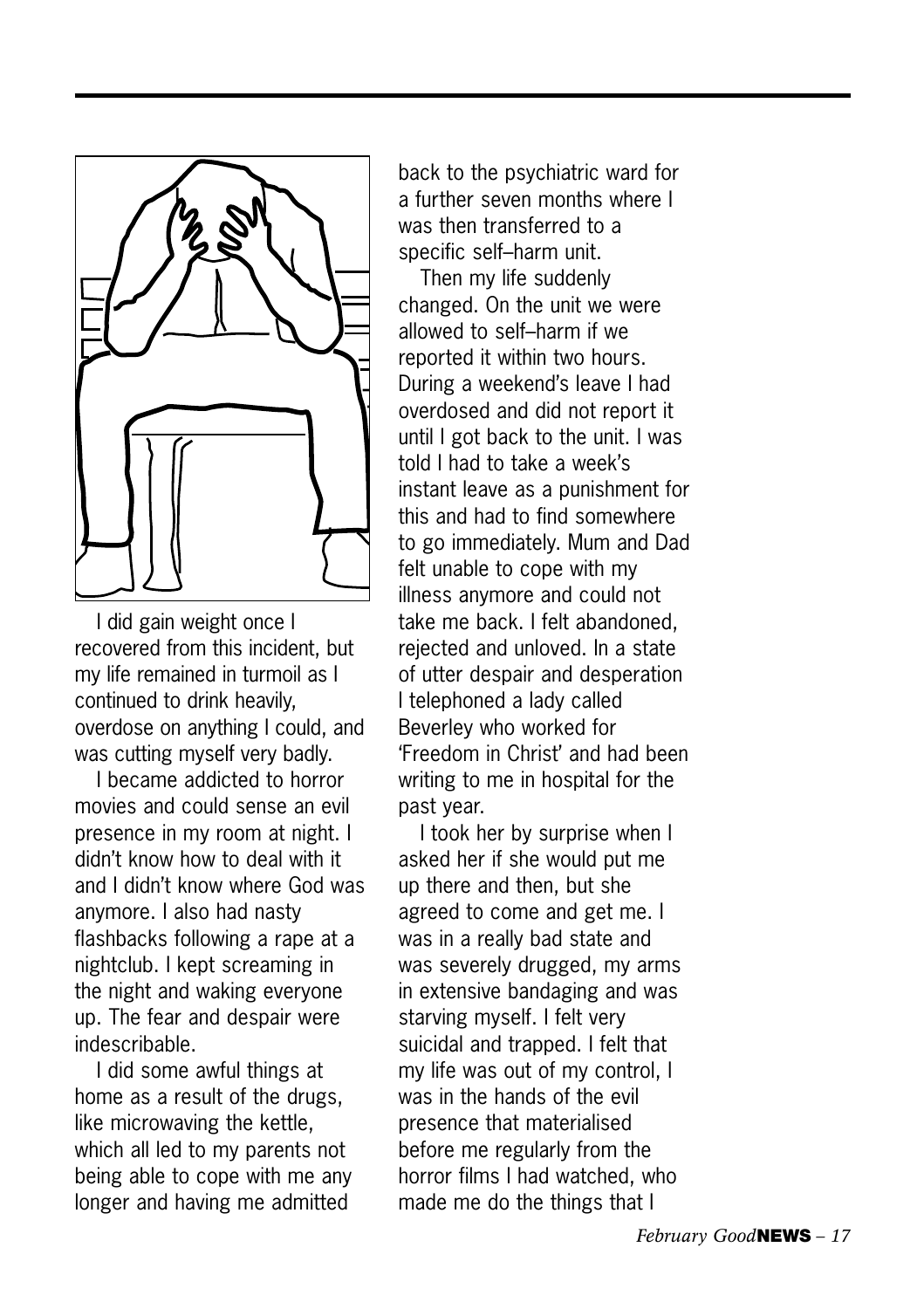#### **continued from page 17**

had done. It felt like there was no way out.

I gave Beverley and her family a very difficult time during that first week. She arranged for me to have a freedom appointment, which meant going through the 'Steps To Freedom' later that week. At the beginning of the day I was so tied up in bondage but by the end of the 8 hour session God has set me free – completely free!

I've stayed with Beverley ever since and have not returned to the hospital at all, much to their surprise! I don't know what I'd do without her. She has helped me to understand stronghold busting and taking thoughts captive, which she encourages me to do daily and she is there for me every time I get a bad thought that needs renouncing. She is supporting me whilst I'm still learning to walk in the freedom God has given me. Her family have taken me in and made me feel part of their family and Beverley has helped me by giving me things to do that will help me get used to living a normal life again.

Part of the programme she has devised for me, along with the help of Phil Cole, has been to go to work two days a week in the Greyfriars Centre helping in the coffee shop. This has been quite a challenge as I didn't even know how to butter a slice of bread properly. They had to make a demonstration bacon sandwich for me to copy. I also help out in the Freedom in Christ office for a couple of days and on the other remaining day, I am attending the Alpha course where I have made new friends.

A few weeks ago I would never have believed all of this – I could not even talk or see sense and now I am working! I can really worship God in spirit and in truth and I want to live my life for Jesus – yet a few weeks ago I wanted to be dead.

God is so good and has set me completely free and filled me with his love, joy and peace – AMAZING JOY! If he can do it for me, he can do it for anyone!

Praise be to God our Saviour. When I was weeping, he heard my cry. When I was hurting, he was there and rescued me from all my pain. There's no evil presence anymore, only God's presence fills my room. I love him. I'm free! Praise be to God! And a great big thank you to Beverley.

*Rachel Levell*

**Read Beverley's side of the story in the March edition of GoodNEWS – out on 23rd February.**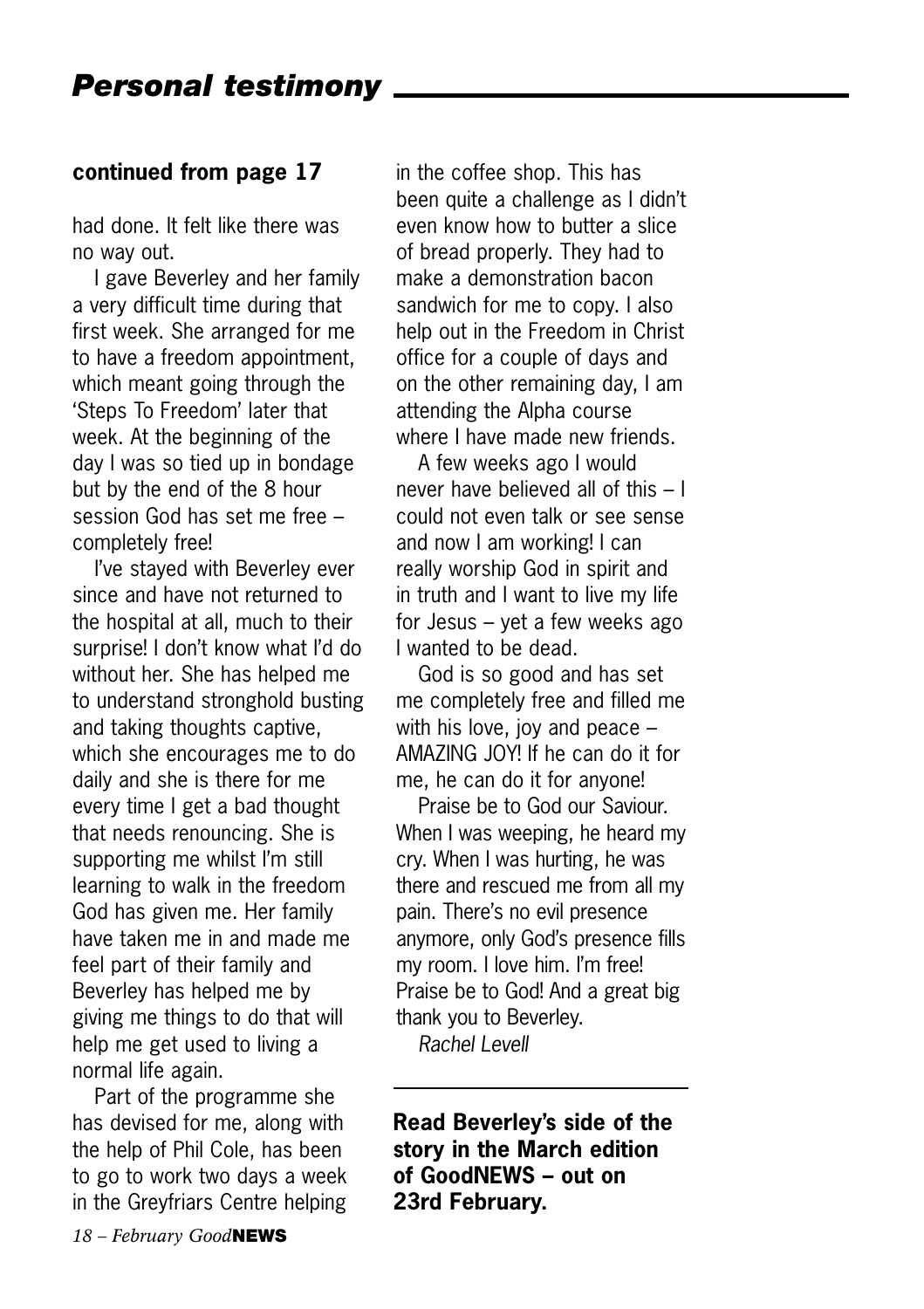### *Twenty Questions*

GoodNEWS takes a probing glimpse into the minds of those who come to the church! Twenty Questions gives you a chance to guess the interviewee and learn a bit more about them too! This month's guest is revealed on the foot of Page 27.

- **1. Tell us one memorable date?** 26th June, 1965.
- **2. Why?** My wedding day.
- **3. All time favourite film?** 'A room with a view'
- **4. What is your shoe size?**  $5\frac{1}{2}$
- **5. Describe your experience of God in a single sentence...** He is my Good Shepherd who leads and guides me.
- **6. Jelly Babies or Jelly Beans?** Jelly Beans.
- **7. Where is the furthest place that you have ever worked?** London.
- **8. How long have you been coming to this church?** 10 months.
- **9. What year did you pass your Driving Test?** Not taken.
- **10. What is your greatest ambition?** To help other people and serve the Lord.
- **11. If you met Jesus in the street today, what one question would you ask Him?** Too overawed to ask a question.
- **12. Who has had the greatest influence on your life?** Parents & Grandparents.
- **13. Where were you at the Silver Jubilee?** Sidcup, Kent.
- **14. Plain, Milk or White?** Milk
- **15. Favourite holiday destination?** Venice
- **16. What would you do with the Millennium Dome?** Leisure complex or some sort of amusement place.
- **17. Approximate height?**  $5'$  1"
- **18. Most-read Bible verse?** Psalm 23.
- **19. Who is your hero?** Dame Cecily Saunders.
- **20. Broadsheet or Tabloid?** Broadsheet.

## *Keep missing the church notice sheet on a Sunday?*

*Not a problem. Our church website has the news updated every week, go to...*

*www.lindfieldurc.org.uk*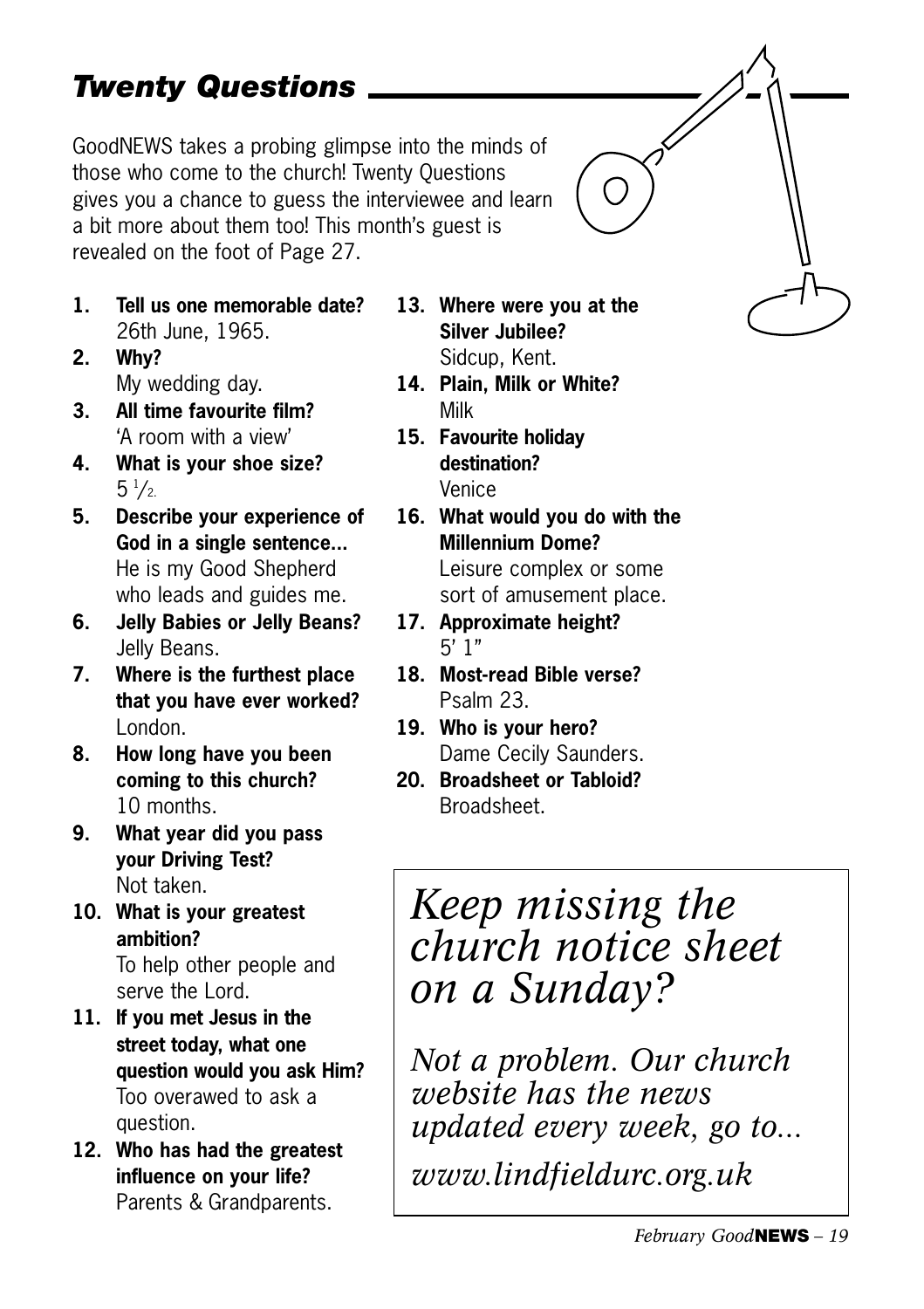**Tom Burford goes back in time again, and investigates what made the headlines in our church magazine nearly 35 years ago. GoodNEWS was then shared with Ardingly Congregational Church. One of our organists now, Chris Comber, was the editor back then, and the magazine's 'Business Manager' (!) was Mr L. Hanks.**

In a report of the first meeting of a new "Central District", Albert Trinder comments on the thoughts of some to close smaller, less active, churches to bolster 'Parish' Church numbers. He writes: "I do not subscribe to this notion at all. Recently I visited Plumpton for the morning service, and found a lively, cheerful Junior Church of nearly 30 children, under the leadership of Mrs Honess and teachers. No sign of defeatism here. The signs are of vigorous growth. From the pulpit, I felt the presence of God with us and the true spirit of worship." *January 1968*

*20 – February Good***NEWS** End of Middle-East war. "Christian Aid sent £70,000 for the relief of war victims. It was estimated in August that there were something like 200,000 new refugees, there already being one million Palestinian registered with U.N.W.R.A before the new crisis." *R.M.C. – January 1968*

"A year or so ago we were making notable decisions with regard to the pastorate, the manse, missions at home and overseas etc, which meant the church accepting the challenge to raise its giving quite substantially. It is very gratifying to report that in the first nine months of the present financial year, offertories have increased by more than 20 per cent." *R.E. Campling – Feb, 1968*

"Mr & Mrs Campling have had a time of celebration with their family recently. Their son Graham has received his Doctorate on the completition of his thesis, and their daughter Lyn has recently anounced her engagement." *February 1968*

In a minister's letter, Richard Tucker reminds the readership of Psalm 55 v17, and says: "Never think your need is silly, for no problem is silly that causes anxiety or spoils a life". *March 1968*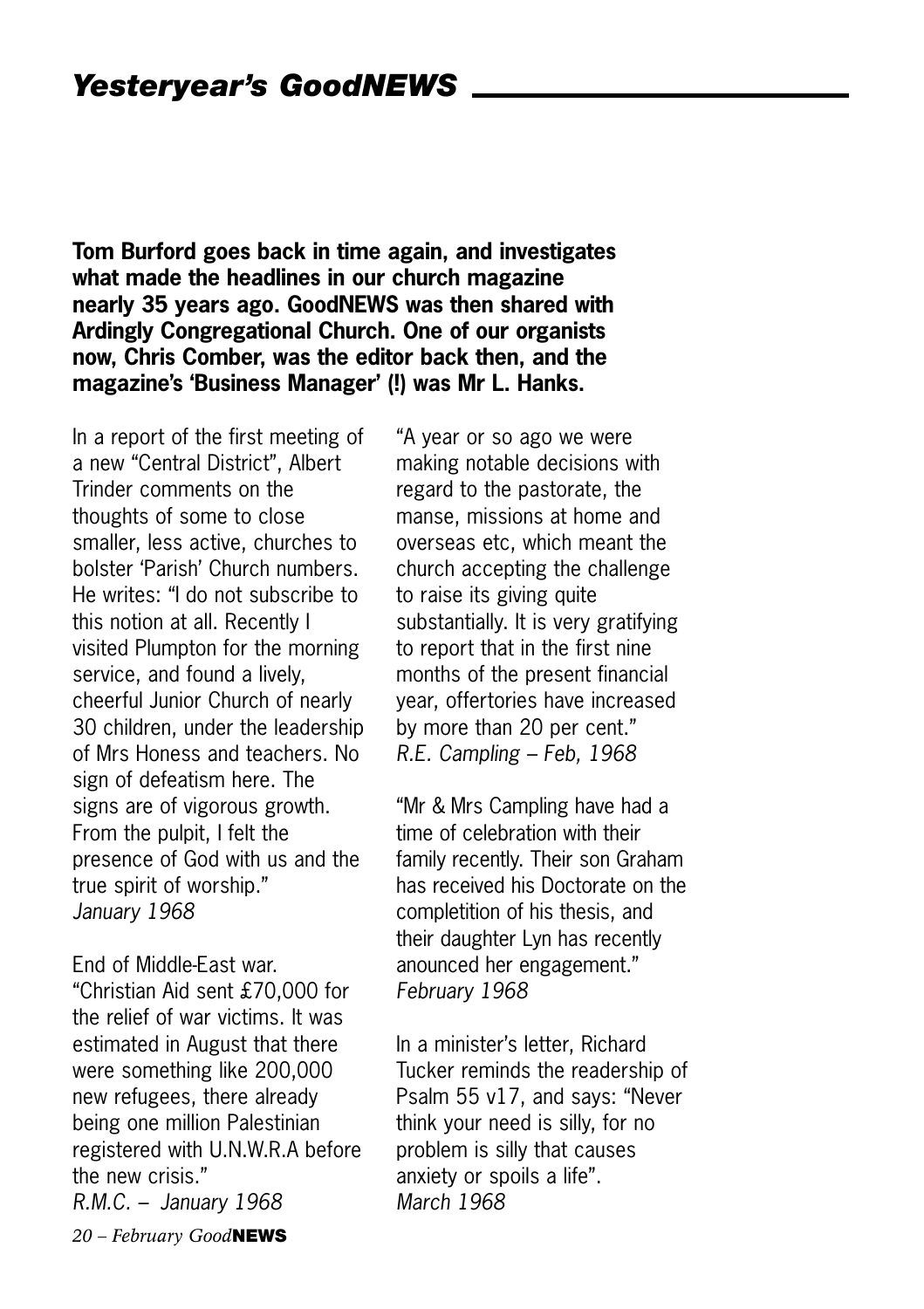"Church Anniversary. On May 4th and 5th we will centre our thoughts upon the church." *May 1968*

"Please note: For an experimental period of three weeks (May 12th-26th) the evening services will commence at 7.30pm."

"Is anyone able and willing to help in the running of a new coffee bar (Carnaby Pew) in Haywards Heath? Get in touch with Mr Gordon Franklin." *May 1968*

"This year's Junior Church outing has been arranged for Saturday July 13th and will be at Chessington Zoo." *July 1968*

"June Church Meeting. Miss Ruth Clark gave details of the Girls' Brigade's new and revised form. It was then decided to form a company in the church, and preparatory work would take place during the summer months." *July 1968*

"In spite of the dull and dreary weather, a most interesting evening was enjoyed by those who went on the coach party to Weir Wood in June." *August 1968*

"The jumble sale for Y.P. funds raised £21." *December 1968*

"Readers will remember that the Social Committee agreed to raise a sum of money towards the purchasing of a duplicating machine. The efforts of the committee, of the young people in erecting and decorating the stalls, of those who stood behind the stalls, those who gave articles for sale, and not least, those who purchased – resulted in a gratifying total of £60, which more than paid for the duplicator. On behalf of the committee I thank you all." *G.G. December 1968*

**PRICE 5d**

"Outstanding subscriptions for 1968 for Good News would be appreciated and should be paid either to your distributor or to Mr L. Hanks." *December 1968*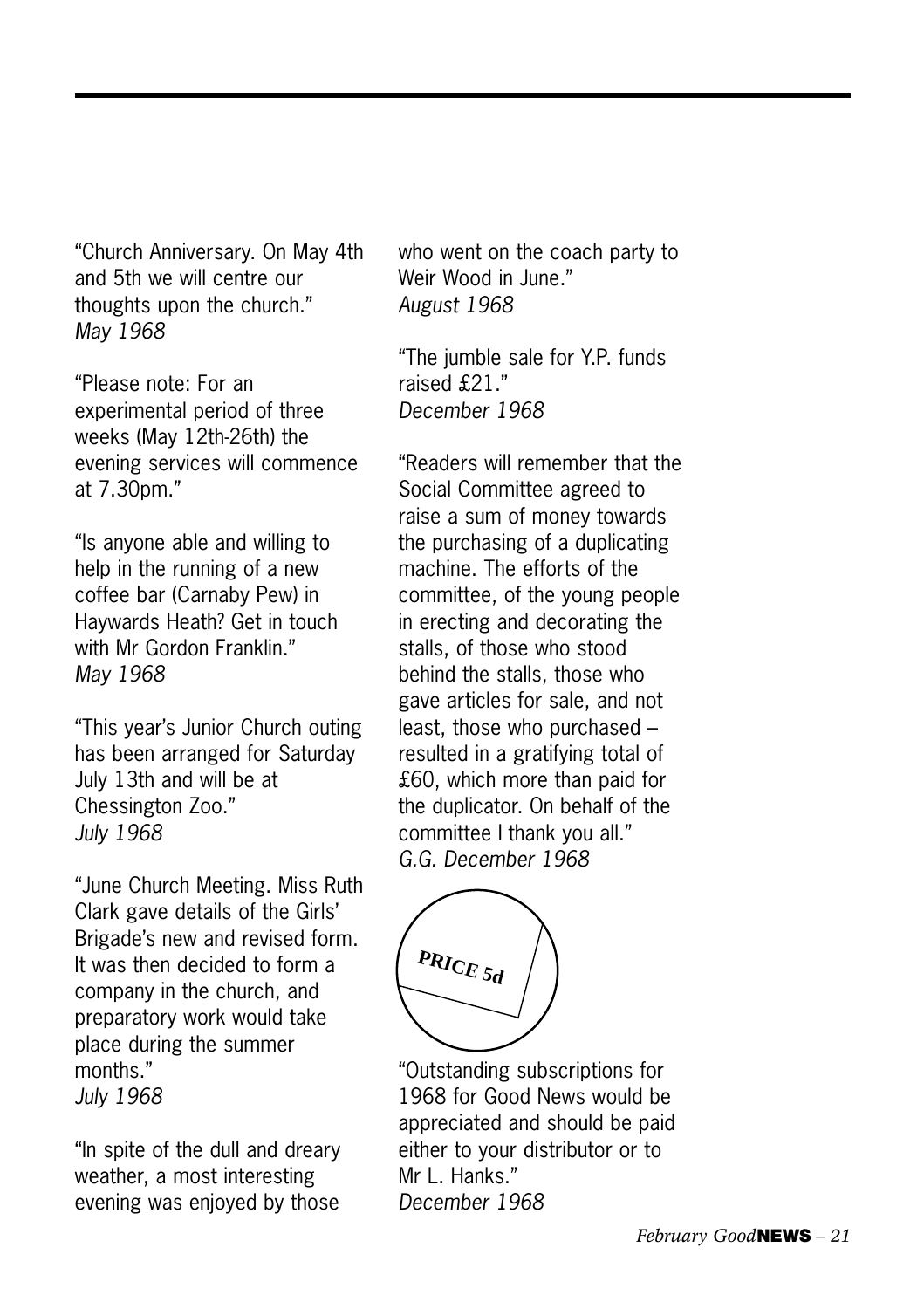## Much more than seafront soup

**1January 2003 – "The year began with lunch……" though, sadly, not the French gastronomic feast enjoyed by Peter Mayle at the start of his first 'Year in Provence'.** 

Nevertheless it was a hearty, nourishing and warming meal at St Clare's Day Centre just off Worthing's seafront, for those who might otherwise have had little or nothing to eat.

St Clare's normally offers breakfast each day (and an evening meal a couple of times a week) to homeless people in Worthing, so David and Emma [Tingley] and John and I were very grateful that New Year's Day provided lunch instead of breakfast... I'm not sure we'd have had sufficient sleep after seeing in the New Year to crawl out of bed on a very cold, wet morning in order to drive down to Worthing in time to cook breakfast for an unknown number of people!

A 10am start seemed much more civilised! I later regretted this wimpish (and selfish?) thought when another of the helpers – a lady past retirement age – arrived, drenched but uncomplaining, having cycled for an hour through driving rain, a journey which she does regularly on her faithful bike in order to help at the centre. She must have had many similar soakings during those past wet winter weeks.

The four of us found working alongside the regular helpers was a real joy. The kitchen team was headed up by a super couple who put heart and soul into their commitment to cook breakfast one day a week. This clearly sprang from a

deep faith and gratitude to God for his blessings in their own lives. Steve's prayer for those people, young and old, who would be coming into the centre that day and had experienced very little blessing in life, was both heartfelt and moving. He himself has been a Christian for only two years and clearly his love for these people is in response to all that God has done, and is still doing, in his own life.

We were soon put to our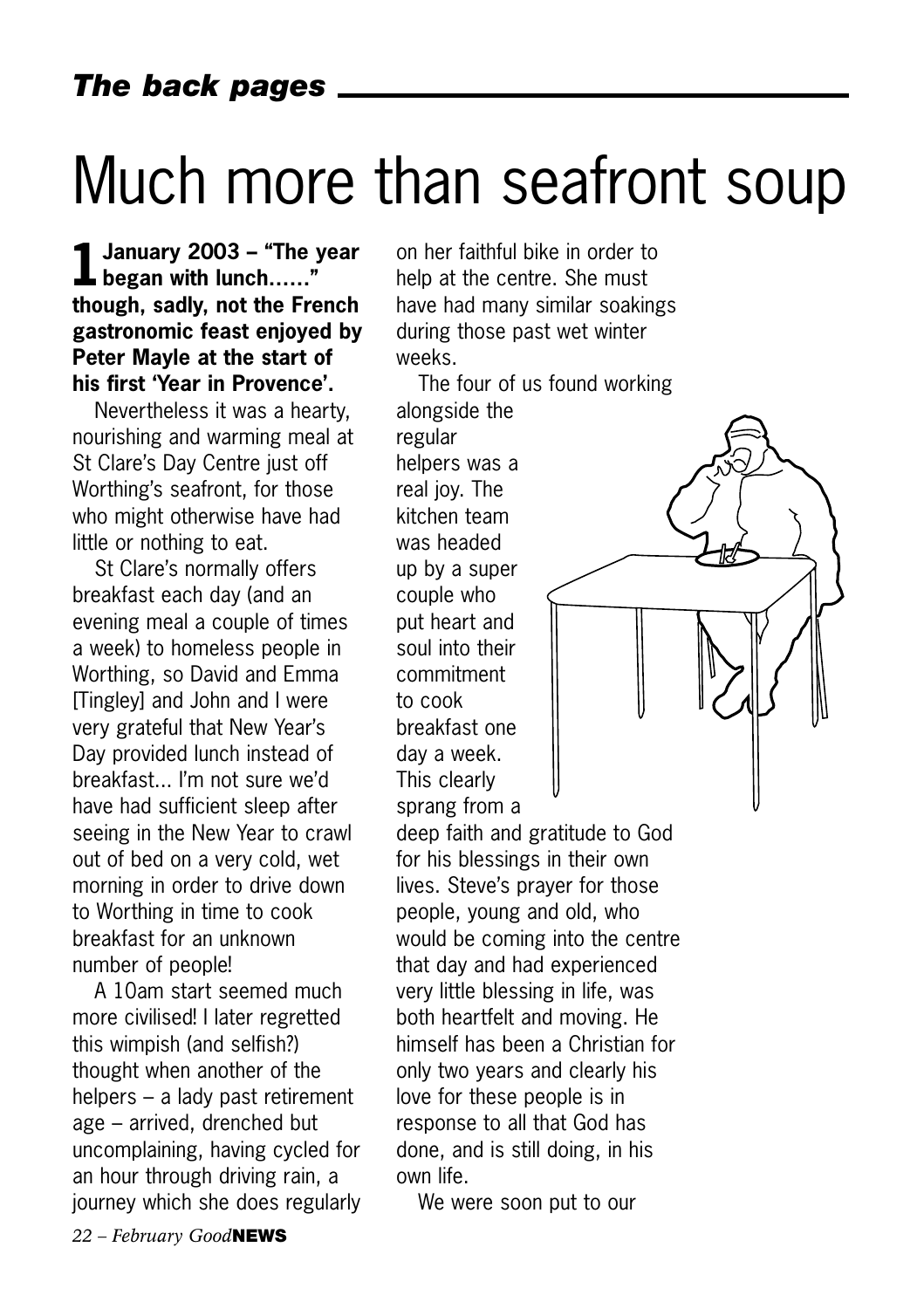various tasks: putting up and setting tables, preparing the meal, dispensing large volumes of tea and coffee, chatting and, more importantly, listening to the clients as they came in from the cold wet streets. There were heart–rending stories, tempered by laughter as jokes were shared. Concern was shown by these homeless people for one or two who were unable, physically, to get to the centre and who asked for a "takeaway" for them. Dogs were also catered for with scraps!

Before we knew it the dishwasher had completed its last load, the kitchen was once again clean and tidy and only one or two clients remained, still drinking coffee and finishing off mince pies and Christmas cake. It was time to go home. To warm houses, clean beds and the certainty of another meal for us. Not so for the twenty-five or so who had benefited from St Clare's generosity that day. Where would they sleep that night? In a shelter on the sea front? In a car park? At best in a squat? Or maybe there would be room at Rupert Bacon House, the hostel run, like St Clare's, by the Worthing Churches Homeless Project (you may

remember reading about the work of WCHP in December's Good News – why not have another look).

To all those who contributed so generously to WCHP during last December, I would like to assure you that the money is well spent and that staff and volunteers, as well as those on the receiving end, are extremely grateful. The whole project exists to meet people where their needs are and to offer a hope for the future. Everything is done in a spirit of love and service, as an overflow of God's love poured into hearts and lives and a desire to share His love in practical ways.

... At the end of that first day of 2003, I had a feeling that our lunch was far more satisfying, to body and soul, than Peter Mayle's gastronomic delight! *Heather Barling*

**The appeal during December raised £1450.00. That's a lot of boxer shorts and food!! If you do not understand this comment you did not read the Worthing Homeless News Sheet which was available from the Mission's Display during December! But seriously though, WELL DONE.**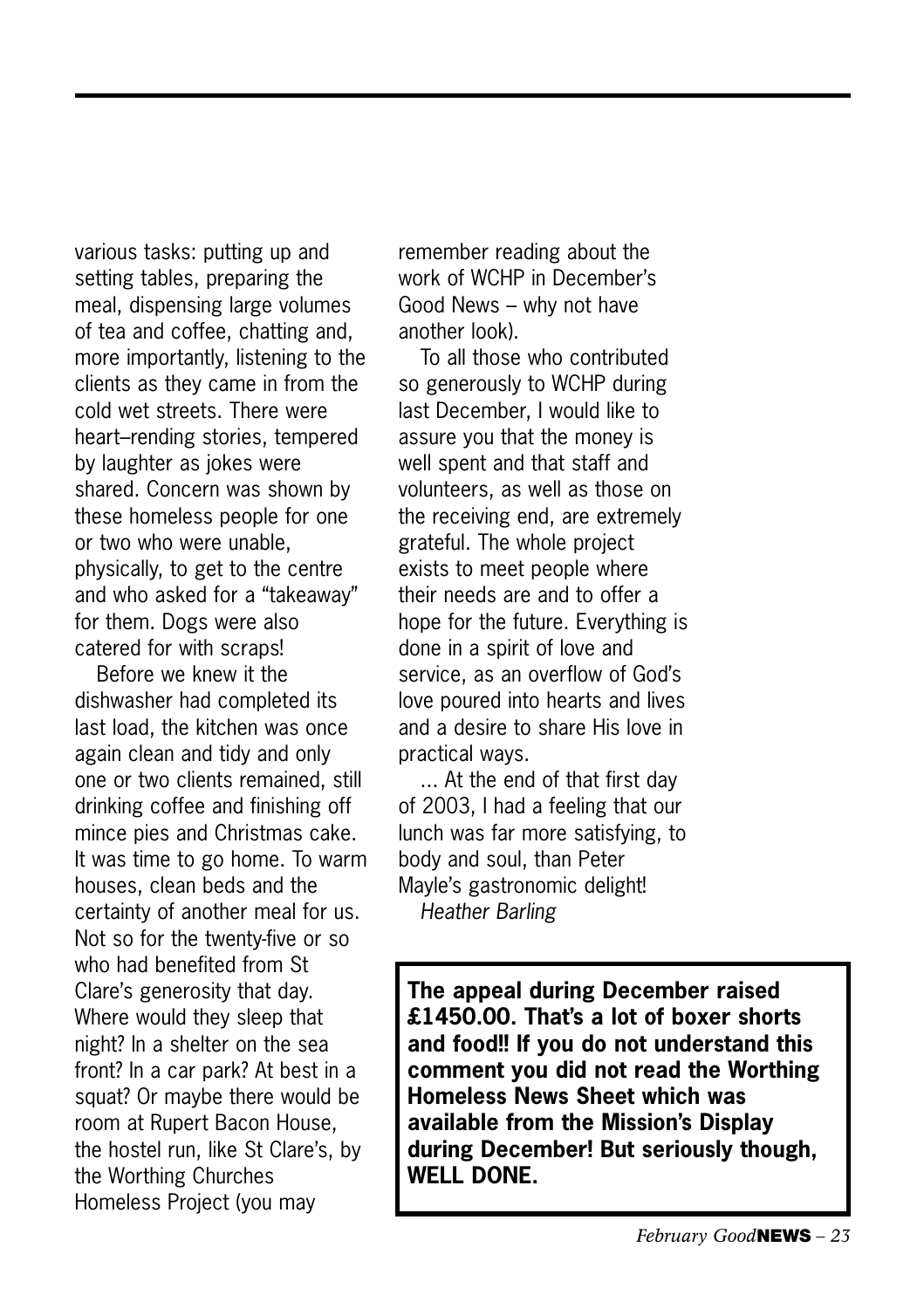## **Do you know the Archbishop?**

**The new archbishop of Canterbury, Rowan Williams, will be enthroned in the cathedral on the 27th of this month. But with so much press coverage surrounding the appointment – this is just a glimpse of the man who takes over in Lambeth Palace.** 

#### **Desert Island Discs**

Rowan Williams grew up in Swansea and Cardiff. He enjoyed reading, being outdoors and acting in school plays. He remembers attending church every day in Holy Week, getting involved cleaning out the store rooms and making a bonfire of the rubbish.

Rowan went to Cambridge to study theology and for a time he was torn between Roman Catholicism and Anglicanism. He decided on the latter and soon after, when he was 28- years-old, he was ordained as a priest. He spent the next few years lecturing and working with students and the local community.

He is also a philosopher, a poet, and a linguist who speaks seven languages. He has written a number of books on the history of theology and spirituality.

If he could only take one record [to his desert island] it would be 'No 5, Solo Cello Suite Number 1 in G Major'. His book, in addition to the Bible and Shakespeare, would be a collection of W H Auden poems. His luxury would be a piano.

BBC Radio 4, www.bbc.co.uk/radio4

*24 – February Good***NEWS**

#### **Clifford Hill**

I first met Dr Rowan Williams on the day he received his letter of appointment from 10 Downing Street. We met in a car park and stood there for half an hour talking and praying together.

I am well aware of the hostile reception Dr Williams has received in some sections of the media and the reservations expressed by senior Anglican evangelicals. I understand their concerns that the new archbishop should be unequivocal in declaring the word of God with apostolic fervour using all the authority of scripture and the power of the Holy Spirit. I fully share that desire.

I have spoken to many people in Wales who know him. All speak of him with love and respect although not all agree with his teaching.

Instead of believing all we read in the press and passing judgment, it would be good if we each undertook to pray daily for Rowan Williams and his family as they move from the shelter and security of their beloved Wales into the glare of publicity in 'town'.

Taken from Jan/Feb 2003 'Prophecy Today'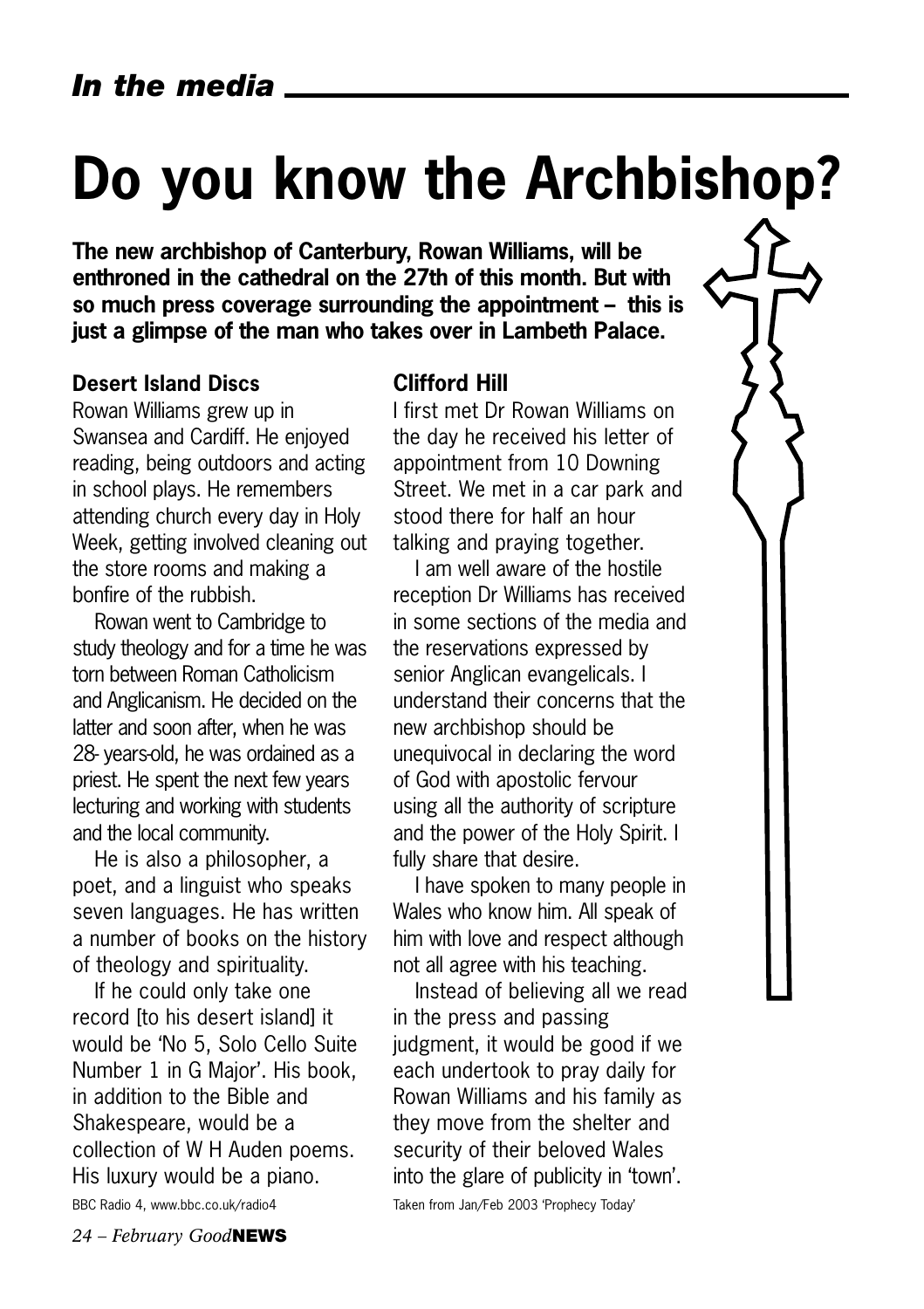## The year ahead – for the ladies!



### **The 'In Touch' group started the year 2003 with a meal to which around forty people came and a good time was had by all.**

The February meeting will be a very light hearted affair in the shape of a Beetle Drive, never having taken part in an event such as this – it promises to be an amusing evening, much needed at the end of the winter I think.

The rest of the year's programme is being finalised at the time of writing this, but one date to ponder on is Thursday 3rd July.

It has been decided that an "Away Day" is a popular event in our calendar and I thought it worth trying something slightly different.

Ashburnham Christian Trust run three days a year – Ladies Days – these are billed as "Days of Teaching and Refreshment" and involve worship and teaching from an invited speaker, on this occasion Jennifer Rees Larcombe, as well as time to enjoy fellowship. I am informed by Ashburnham that they attract around 100 people and cost £12 per head to include lunch. The days run from 10.00am – 4.00pm and as that seems to fit with our timing I have provisionally booked 30 places. Obviously we would need to firm up that booking as soon as possible., so if you would like to go – you must let me know as soon as possible after reading this in order for me to confirm the number with them. I think this venture well worth a try and look forward to hearing from you. I hope you will support this group throughout the year. It has grown

in many different ways since its onset, but does need you – for that to continue.

*Sue Waller*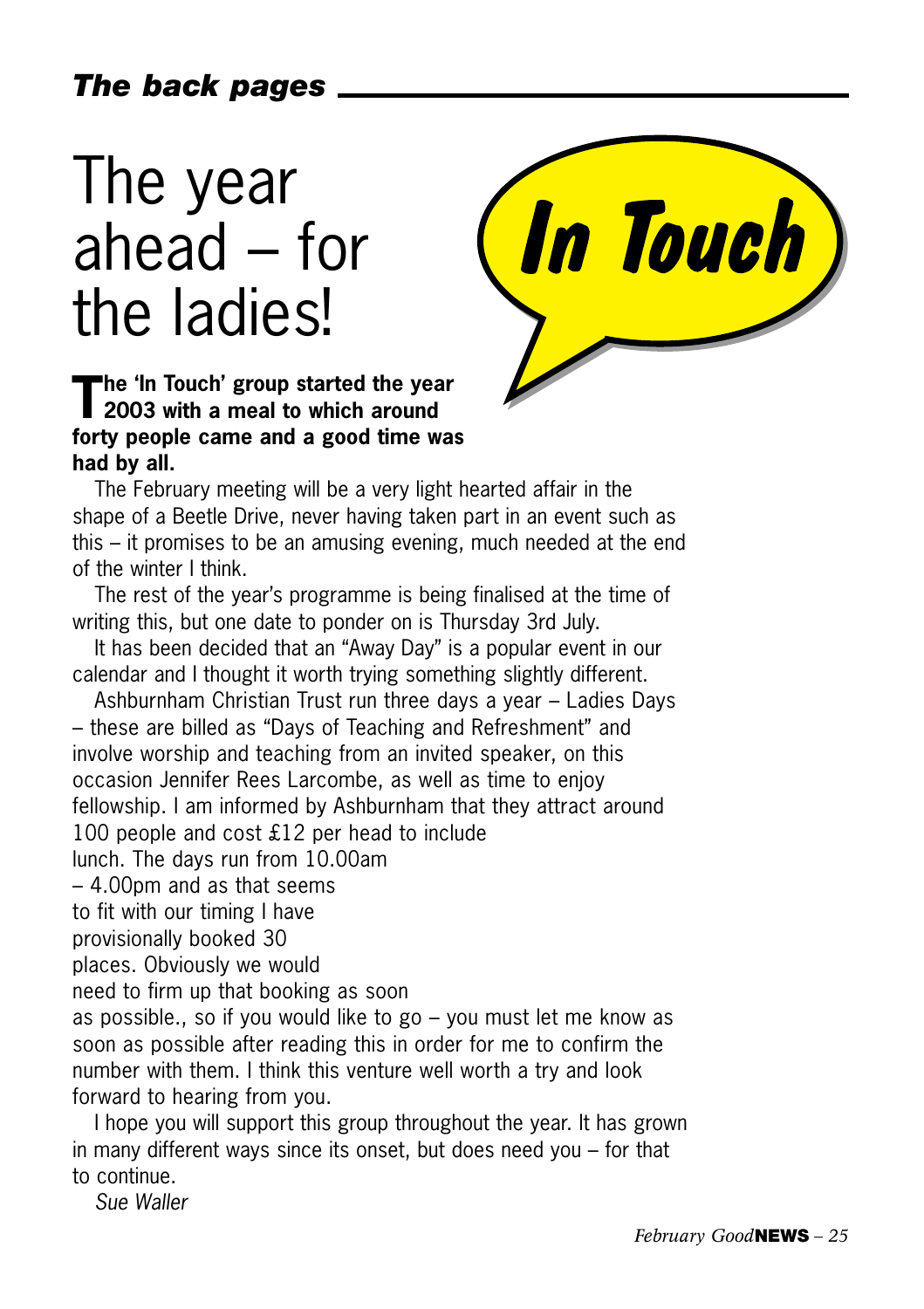### **In am not usually 'excited' by church meetings, but the am not usually 'excited' by one held on 12th December was an exception!**

Our task on that Thursday in December was to decide whether to 'call' a minister. The decision made has already been reported, however, it was the meeting itself which was so meaningful to me.

The church had been called to prayer; particularly as the Rev Colin Bones came to spend the weekend with us, and during the following days leading up to the meeting. I guess we had hoped we would all get an overwhelming feeling that this was God's choice for LURC, but it seemed this was not the case. A number of people had concerns, and perhaps in some cases, even doubts. With one exception, the Elders of Lindfield and Balcombe were still very enthusiastic and believed this was the man to which God was leading us. So we were very much in prayer for God's Holy Spirit to be present in the meeting, knowing the uncertainties that some folk had expressed.

Wow! How prayers were answered that night! Thank you to everyone who spoke at that important gathering of our Church family. Such positive thoughts and feelings were expressed, in some cases by friends who felt God had really

spoken to them that Colin was the man for this pastorate. Others who had doubts also spoke, but were prepared to be led by the overwhelming sense of certainty that was being expressed in the meeting. The guidance of the Holy Spirit seemed so clear, for which we praise God. After a time of prayer, the ballot was taken, and the call to invite Colin here was almost unanimous. How grateful we are to be able to look forward to a new chapter in the life of this fellowship when that new ministry begins in the summer.

Meanwhile, the work must go on. The Elders continue to be grateful for your prayers and support. Be encouraged by the Benediction which Colin used when he visited us: "Now to him who is able to do immeasurably more than all we ask or imagine, according to his power that is at work within us, to him be glory in the Church and in Christ Jesus throughout all generations, for ever and ever, Amen." (Ephesians 3 v 20, 21)

*Fiona Tingley*

#### **def: Church Meeting.**

Some of you may be asking "What is a Church Meeting?" Briefly, in the United Reformed Church it is a regular meeting where the church members have the opportunity to discuss items of 'business' (dayto-day running of the church), and this includes making a decision on a possible new Minister.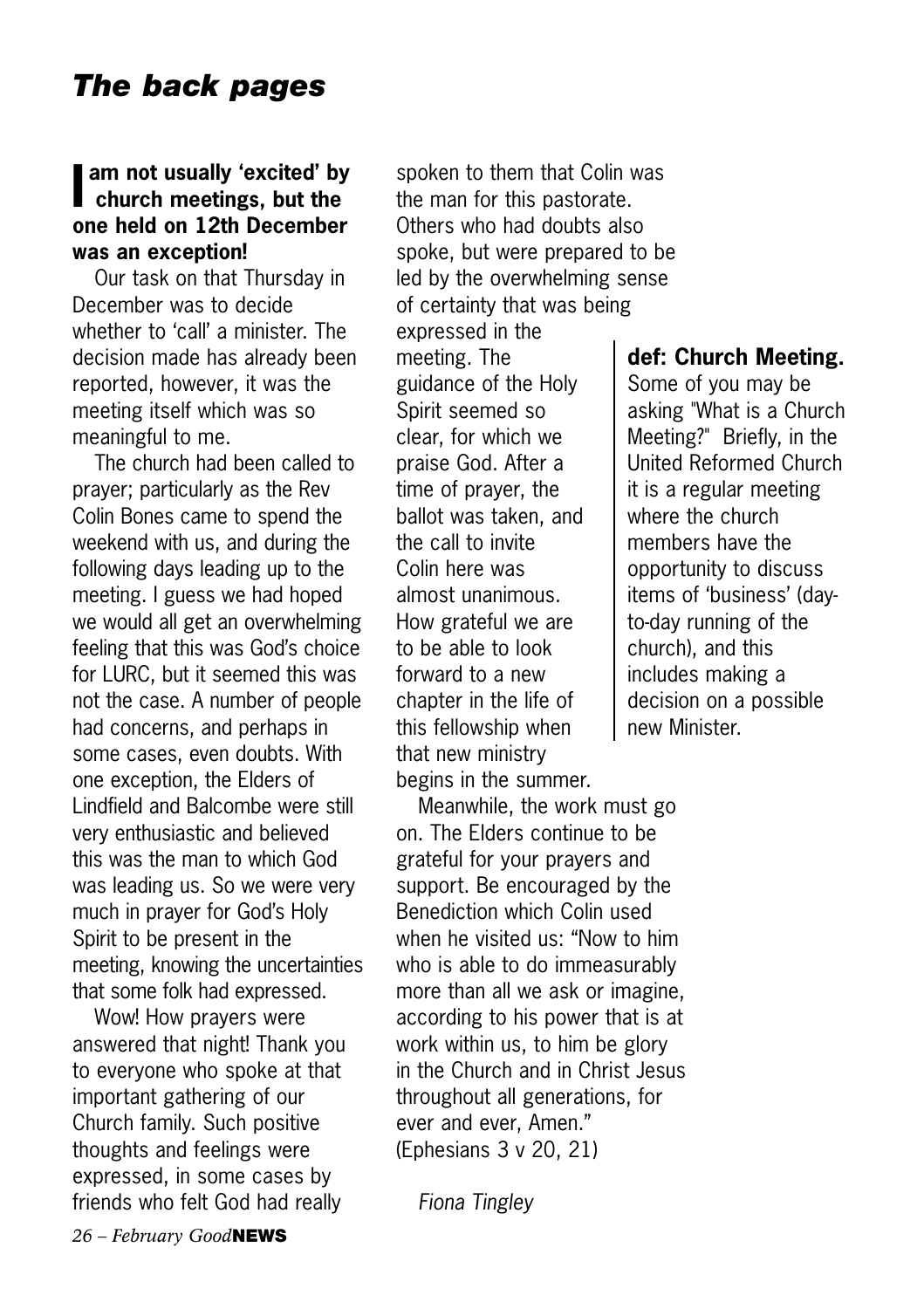### *The back pages*

# Have you heard the GoodNEWS?

As many of you will know – GoodNEWS is recorded every month by a small team of fine voice artists! It is put onto cassette and CD for ANYBODY to borrow during the



month. Maybe you cannot see to read any longer or perhaps you have some time in the car when you could listen to it. It is a selection of articles from the printed magazine.

If you wish to borrow either format, you can simply take it. Please note: there are no

| <b>Flower Rota</b> |                                                                       |                                                                                                                                                                                                                               |                                                                                                          |  |  |  |
|--------------------|-----------------------------------------------------------------------|-------------------------------------------------------------------------------------------------------------------------------------------------------------------------------------------------------------------------------|----------------------------------------------------------------------------------------------------------|--|--|--|
|                    |                                                                       | <b>Arranging</b>                                                                                                                                                                                                              | <b>Distributing</b>                                                                                      |  |  |  |
| Feb<br>Mar         | $\mathbf{2}$<br>9<br>16<br>23<br>$\mathbf{2}^{\mathsf{-}}$<br>9<br>16 | Anne Blake<br>Chris Caswell<br>Jessie Green<br>Zena Campling<br>Carol Walters<br>Betty Billins<br>Joan Durrant lris Bingham                                                                                                   | Fiona Tingley<br>Heather Swann<br>Sue Tester<br>Dorothy Forster<br><b>Betty Peter</b><br>Jacqueline Wood |  |  |  |
|                    | 23<br>30                                                              | Dorothy Forster Fiona Tingley<br>Margaret Goodare Heather Swann                                                                                                                                                               |                                                                                                          |  |  |  |
|                    | (Tel 483419).                                                         | If there is anyone else who feels they could join<br>the distribution rota, for what is a pleasurable<br>task, it would be much appreciated.<br>Fo Tingley would be pleased to hear from you<br>Betty Billins & Fiona Tingley |                                                                                                          |  |  |  |

**The Twenty Questions Snest this month was Rrenda Iuppen**  forms to fill in for the GoodNEWS apes (the Sunday service tapes work on a different system, Ithough they are in the same position in the church).

All we ask is that you return as soon as possible after ou have finished with it  $-$  so hat someone else can make se of it.

Thanks.